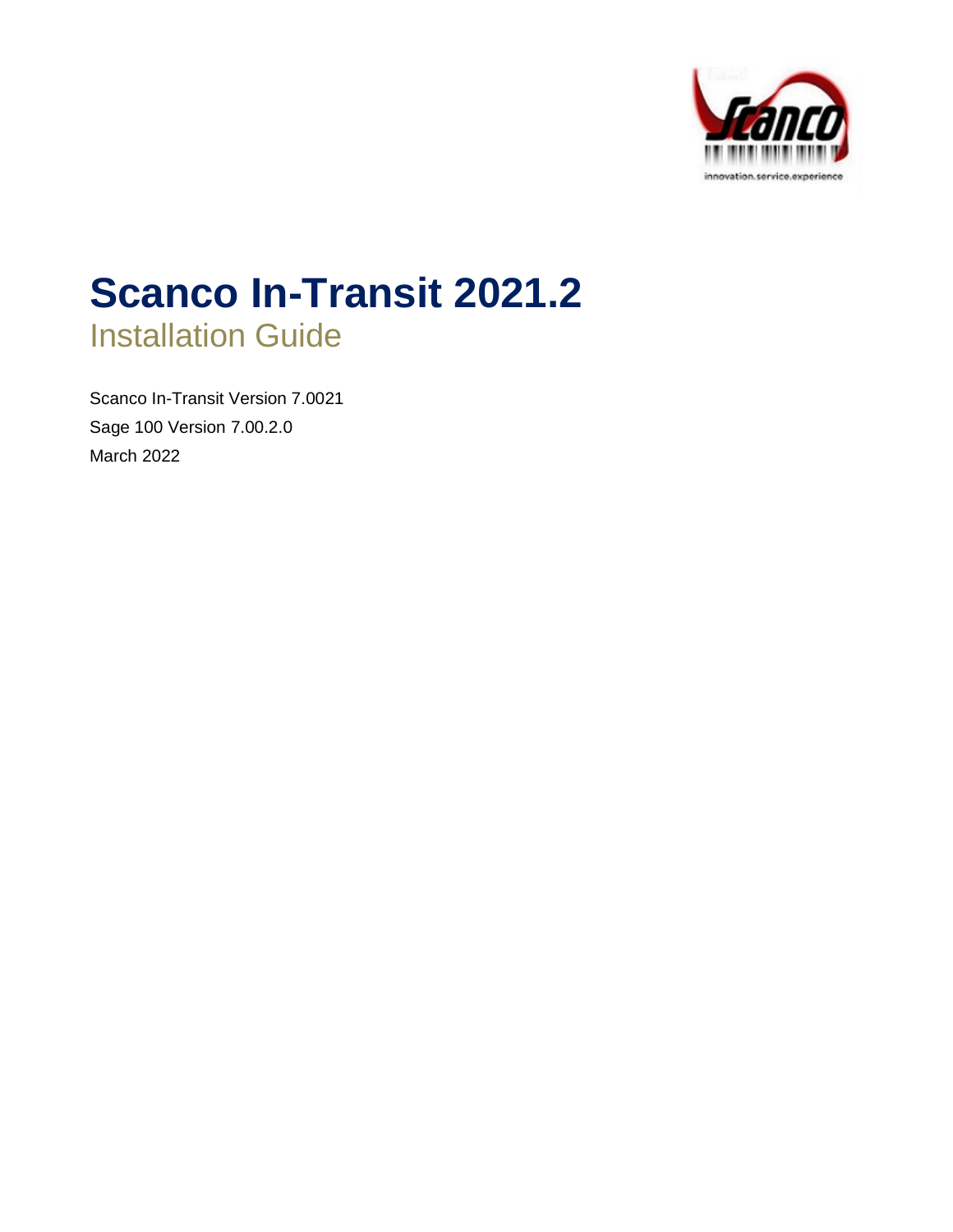*© Copyright 2021 All rights reserved. Scanco In-Transit is a trademark of Scanco Software, LLC. Sage, the Sage logos, and the Sage product and service names mentioned herein are registered trademarks or trademarks of Sage Software, Inc., or its affiliated entities. All other trademarks are the property of their respective owners. The contents herein are summary in nature and subject to change without notification from Scanco Software, LLC. Scanco Software, LLC, accepts no responsibility for inadvertent errors or omissions.* Scanco Software, LLC

1000 N Tamiami Trail Suite 201 Nokomis, FL 34275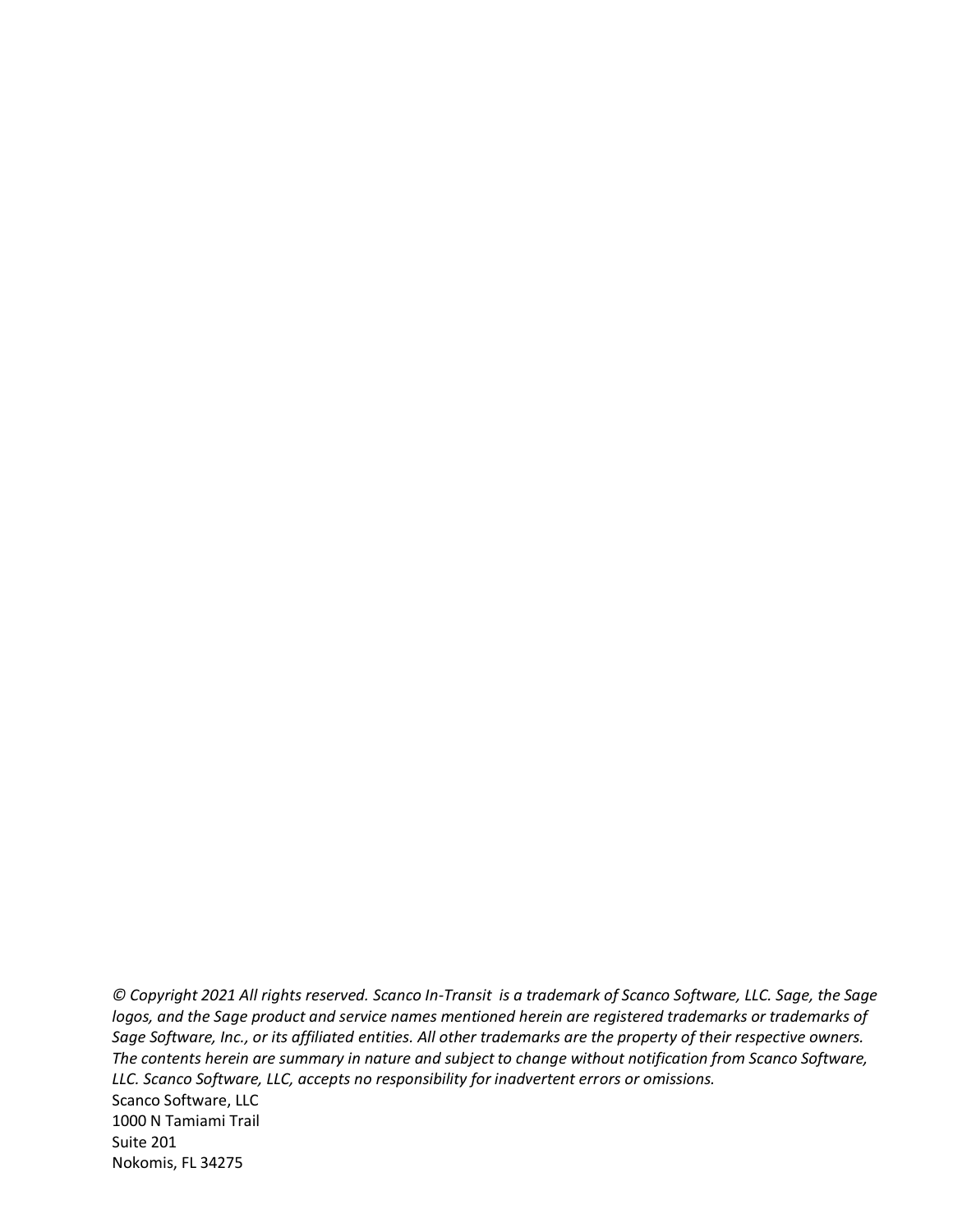# **Contents**

### **[Introduction to Scanco In-Transit](#page-3-0) 4**

[About this Guide](#page-3-1) 4

[Important Information](#page-3-2) 4

[Parallel Test Environment](#page-3-3) 4 [Third Party Products](#page-3-4) 4 [Installation Order with Scanco Multi-Bin](#page-3-5) 4 [Developer Code Change](#page-3-6) 4 [Sage Production Management and Sage Operations Management](#page-4-0) 5 [Required Sage 100 Modules](#page-4-1) 5 [Need Assistance?](#page-4-2) 5

#### **[Scanco In-Transit Pre-Installation Checklist](#page-4-3) 5**

### **[Scanco In-Transit Installation Checklists](#page-5-0) 6**

New Installation [of Sage 100 with Scanco In-Transit](#page-5-1) 6

[New Installation of Sage 100 with Scanco Multi-Bin and In-Transit](#page-5-2) 6

[Upgrading Sage 100 with a New Installation of Scanco In-Transit](#page-6-0) 7

[Upgrading Sage 100 and Scanco In-Transit](#page-7-0) 8

[Upgrading Sage 100, Scanco Multi-Bin, and Scanco In-Transit](#page-7-1) 8

[Upgrading Sage 100 and Scanco Multi-Bin with a New Install of Scanco In-Transit](#page-8-0) 9

[Upgrading Sage 100 and Scanco In-Transit with a New Install of Scanco Multi-Bin](#page-9-0) 10

#### **[Installing Scanco In-Transit](#page-10-0) 11**

[How to Install Scanco In-Transit](#page-10-1) 11

#### **[Registering Scanco In-Transit](#page-14-0) 15**

[How to Obtain Scanco In-Transit Registration](#page-14-1) 15

[How to Register Scanco In-Transit](#page-15-0) 16

#### **[Scanco In-Transit Hot Fixes](#page-17-0) 18**

[How to Install Scanco In-Transit Hot Fixes](#page-17-1) 18

[Scanco In-Transit Developer Code Change](#page-17-2) 18

[Update Custom Panels to Current Level](#page-17-3) 18

[To merge custom panels:](#page-17-4) 18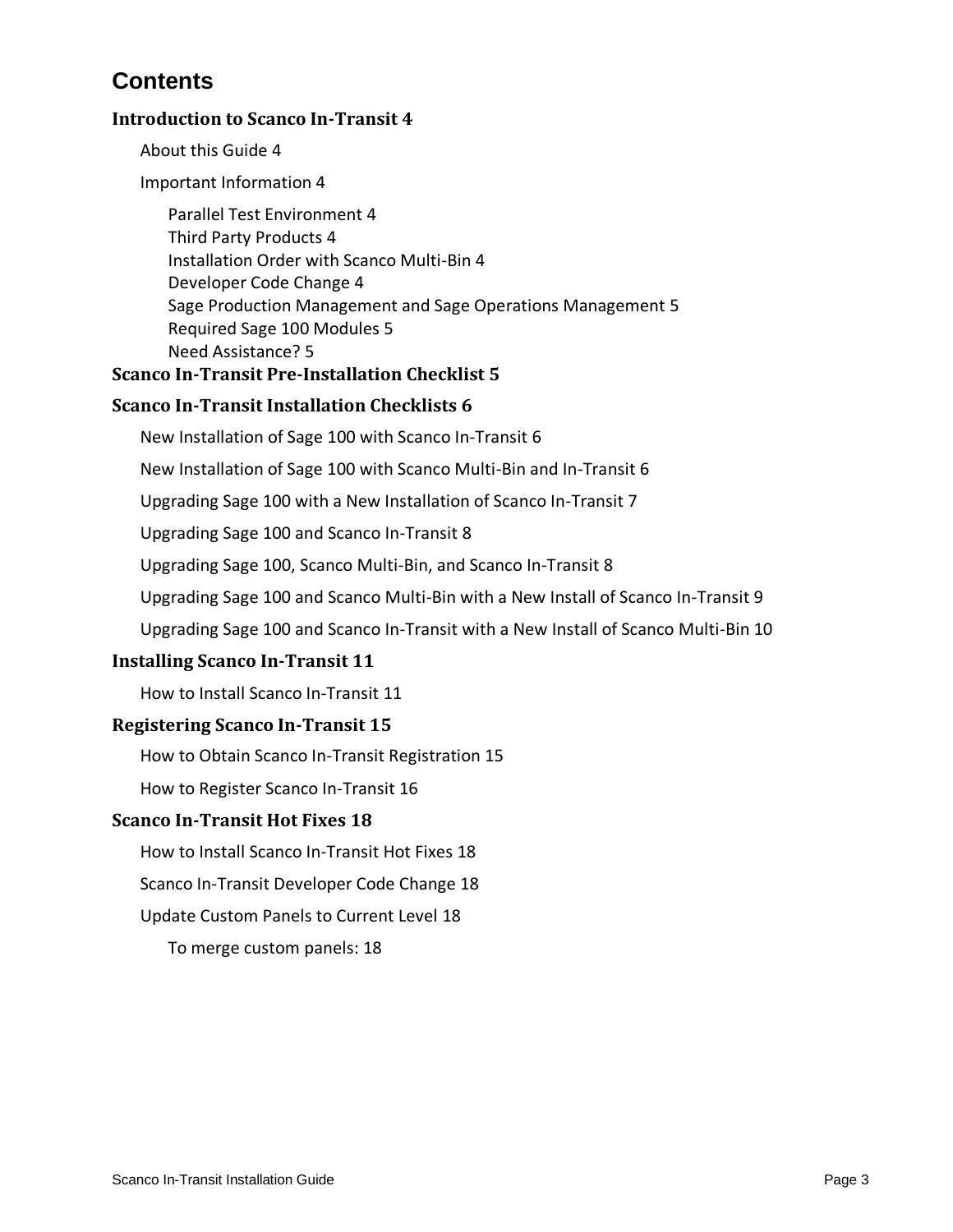# <span id="page-3-0"></span>**Introduction to Scanco In-Transit**

Scanco In-Transit provides the opportunity to sell items by weight. The number of cases sold per item may be specified from Sales Order Entry. The weight for each case sold is documented when invoicing a customer's order. Scanco In-Transit may be used with and without Scanco Multi-Bin installed in Sage 100. Refer to the Scanco In-Transit User Guide for more information on Scanco In-Transit functionality.

# <span id="page-3-1"></span>**About this Guide**

This guide provides the information necessary for installing Scanco In-Transit.

# <span id="page-3-2"></span>**Important Information**

Read this guide completely before installing Scanco In-Transit version 7.0021. The Scanco In-Transit 7.0021 installation includes Scanco In-Transit and Sage 100 Standard, Advanced or Premium modified programs. Before installing Scanco In-Transit 7.0021, install and register Sage 100 Standard, Sage 100 Advanced or Sage 100 Premium 2021 with Product Update 2. When Scanco Multi-Bin is to be used with Scanco In-Transit, install Scanco Multi-Bin before installing Scanco In-Transit.

Refer to the Sage 100 Installation and System Administrator's Guide for information on installing Sage 100 Standard, Sage 100 Advanced or Sage 100 Premium and Sage 100 2021 Product Update 2.

Please refer to the Scanco Multi-Bin Installation guide for information on installing Scanco Multi-Bin. Scanco Multi-Bin must be installed before installing Scanco In-Transit to utilized Scanco In-Transit features.

### <span id="page-3-3"></span>**Parallel Test Environment**

Install Scanco In-Transit 7.0021 into a parallel test Sage 100 environment. Performing a test upgrade or a test new install allows you to resolve issues that may occur during the live upgrade or live new install, reducing downtime and allows you to get a rough estimate of how long the upgrade process will take. Refer to the [Sage](https://support.na.sage.com/selfservice/viewdocument.do?noCount=true&externalId=101266&sliceId=1&noCount=true&isLoadPublishedVer=&docType=kc&docTypeID=DT_Article&stateId=4535&cmd=displayKC&dialogID=184412&ViewedDocsListHelper=com.kanisa.apps.common.BaseViewedDocsListHelperImpl&openedFromSearchResults=true)  [Knowledgebase article ID 101266](https://support.na.sage.com/selfservice/viewdocument.do?noCount=true&externalId=101266&sliceId=1&noCount=true&isLoadPublishedVer=&docType=kc&docTypeID=DT_Article&stateId=4535&cmd=displayKC&dialogID=184412&ViewedDocsListHelper=com.kanisa.apps.common.BaseViewedDocsListHelperImpl&openedFromSearchResults=true) for more information. As not noted in the Sage Knowledgebase article before step 20, third party products must be re-installed after a migration.

#### <span id="page-3-4"></span>**Third Party Products**

Scanco In-Transit 7.0021 may not be compatible with non-Scanco third party products. If third-party products that integrate with your Sage product are used, check with the vendor of the third-party product to ensure that the third-party product is fully compatible with this release. If other Sage products are integrated, check with your business partner or Sage to ensure that these components are compatible.

#### <span id="page-3-5"></span>**Installation Order with Scanco Multi-Bin**

The order of installation for Scanco In-Transit when Scanco Multi-Bin and Scanco In-Transit are installed is as follows.

- 1. Sage 100
- 2. Scanco Multi-Bin
- 3. Scanco In-Transit
- **Warning:** When Scanco In-Transit exists in Sage 100 and Scanco Multi-Bin is added to Sage 100, Scanco In-Transit must be reinstalled after installing Scanco Multi-Bin. Refer to th[e Upgrading Sage 100](#page-9-0) and Scanco In-Transit [with a New Install of Scanco Multi-Bin](#page-9-0) section on page [10.](#page-9-0)

#### <span id="page-3-6"></span>**Developer Code Change**

Starting with Scanco In-Transit 7.0021, the developer code has been changed from 404 (ACS Group) to 140 (Scanco). When upgrading from 2018 or lower, a thorough review of all data is strongly advised before processing in Scanco In-Transit 7.0021.

A purge process to remove field using the 404 developer code is currently not availbale in Scanco In-Transit version 7.0021. A purge process will be available in a future release. Leaving the 404 Scanco In-Transit fields in Sage 100 tables will not cause problems with Scanco In-Transit functionality or data. Data values will update to the correct 140 Scanco In-Transit fields.

**Warning**: Any custom Crystal Reports referencing 404 Scanco In-Transit data files and/or fields must be manually updated by a Sage Partner or internal Crystal Reports specialist. A conversion utility to automate this process is not available in Scanco In-Transit 7.0021.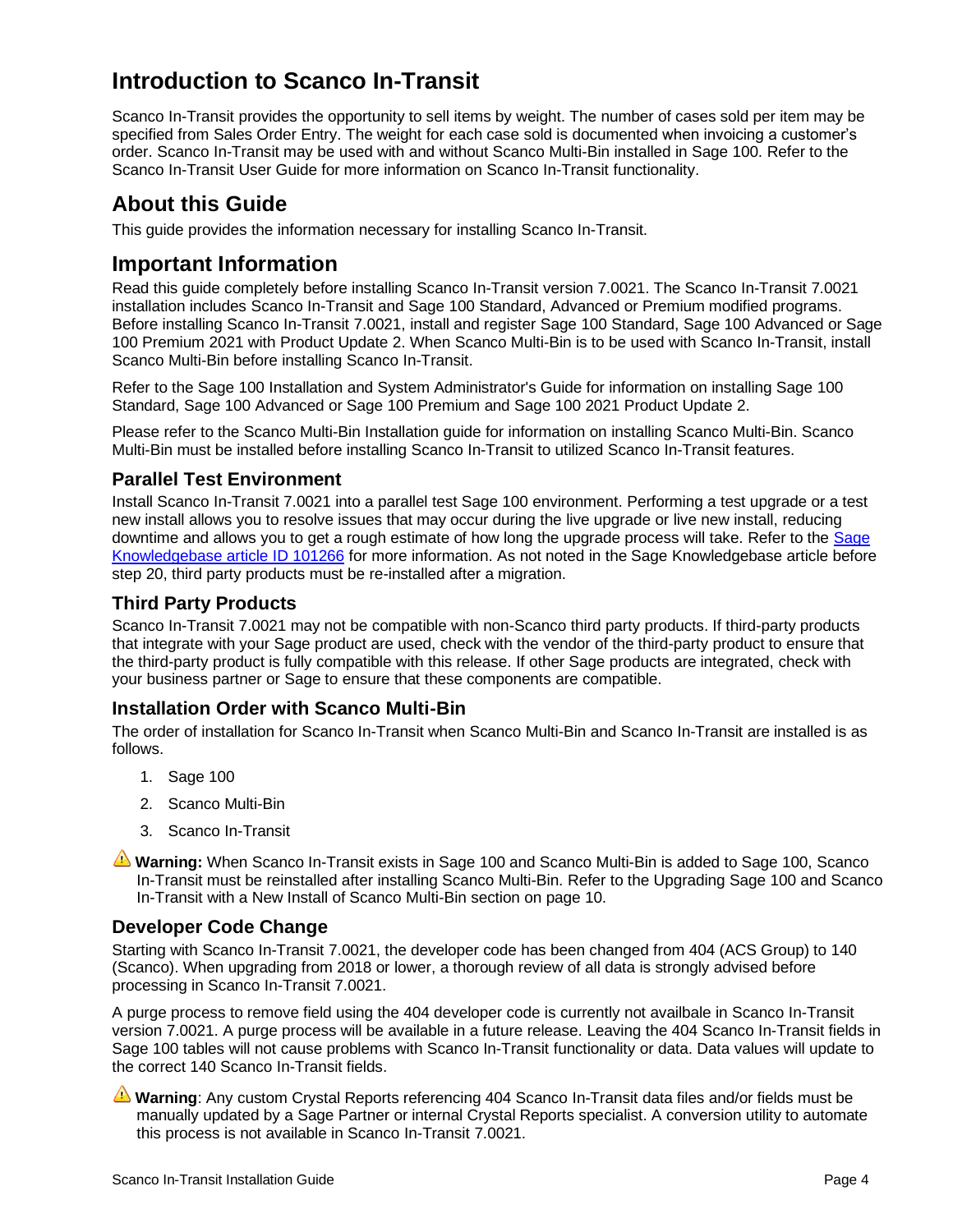#### <span id="page-4-0"></span>**Sage Production Management and Sage Operations Management**

Scanco In-Transit does not integrate with Sage Production Management or Sage Operations Management. Scanco Multi-Bin does integrate with Scanco In-Transit.

#### <span id="page-4-1"></span>**Required Sage 100 Modules**

The following Sage 100 modules are required to be installed and activated to use Scanco In-Transit.

- Library Master
- Common Information
- General Ledger
- Inventory Management
- Accounts Receivable
- Sales Order

#### <span id="page-4-2"></span>**Need Assistance?**

Please contact Scanco Support at [support@scanco.com](mailto:support@scanco.com) for assistance with Scanco In-Transit.

# <span id="page-4-3"></span>**Scanco In-Transit Pre-Installation Checklist**

Complete the following pre-installation checklist prior to installing Scanco In-Transit 7.0021 to ensure a successful installation.

- Do *not* install Scanco In-Transit 7.0021 when custom modifications exist on Sage modified modules or Scanco products. Custom modifications must be retrofitted to the current Sage 100 version. Please contact your Sage partner or Scanco for information on how to obtain a quote for custom modifications to be retrofitted to Sage 100 2021 with Scanco In-Transit 7.0021.
- Do *not* install Scanco In-Transit 7.0021 when extended solutions or third-party products are installed on the Sage 100 system. Please contact your Sage partner or the Scanco Support department at [support@scanco.com](mailto:support@scanco.com) for information on evaluating extended solutions or third-party software.
- Confirm that the Sage 100 installed version is 7.00.2.0 for the Sage 100 Standard, Sage 100 Advanced or Sage 100 Premium system. Access Help menu > About Sage to review the currently installed Sage 100 version. To review additional information on the currently installed Sage 100 system in the Sage 100 System Information window, select File menu > Run. Type \*info in the Program field. Select the OK button.
- □ Backup the entire Sage 100 Standard, Sage 100 Advanced or Sage 100 Premium system, including programs and data files, after all data entry files are updated, and before installing Scanco In-Transit 7.0021.
- Download the Scanco In-Transit 7.0021 installation file and specify registration information from the Scanco Downloads page [https://scanco.com/scanco-downloads.](https://scanco.com/scanco-downloads/)

**Warning:** A new registration file must be requested and activated

- 1. For a new installation of Scanco In-Transit,
- 2. When a module or add on was recently purchased or previously not activated,
- 3. When the user count changes,
- 4. When migrating from a lower version, for example 2018.3 version 6.00.3.0 to 2021.2 version 7.00.2.0, or
- 5. When the subscription plan has expired or was modified.

A new registration file is not required for service releases or product updates when a registration file was previously activated. For example, a new registration file is not required when upgrading from 2021.0 version 7.00.0.0.0 to 2021.2 version 7.00.2.0.0 and the purchased products, user count, and subscription plan have not changed.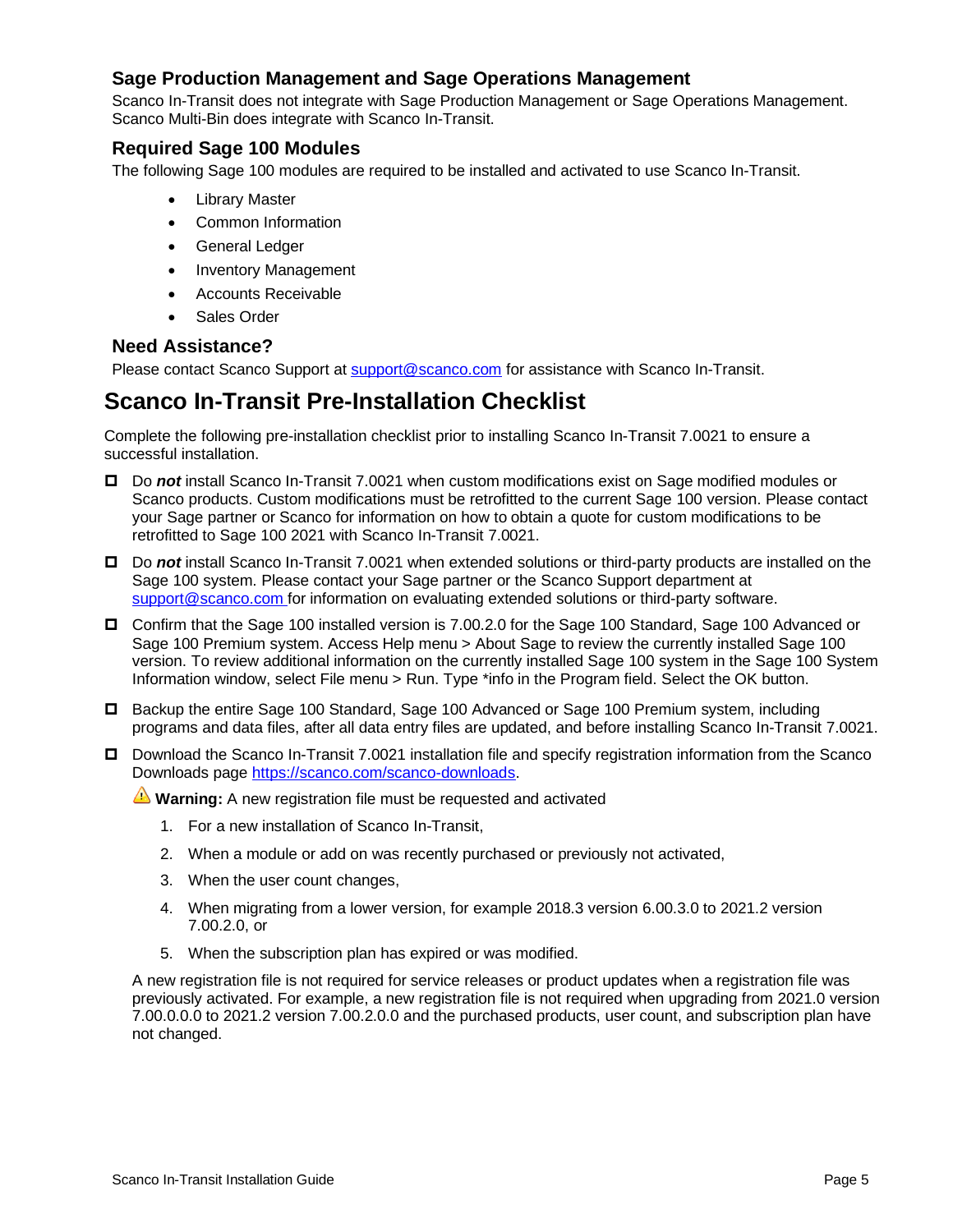# <span id="page-5-0"></span>**Scanco In-Transit Installation Checklists**

## <span id="page-5-1"></span>**New Installation of Sage 100 with Scanco In-Transit**

- Complete the Scanco In-Transit 7.0021 pre-installation checklist. Refer to th[e Scanco In-Transit](#page-4-3) Pre-[Installation Checklist](#page-4-3) on page [5.](#page-4-3)
- Install Sage 100 2021. Refer to the Sage 100 2021 Installation and System Administrator's Guide.
- □ Install Product Update 2 for Sage 100 2021. Refer to the Sage 100 2021 Customer Upgrade Guide, the Sage 100 2021 Upgrade Checklist, and Sage Support for information on installing Sage Product Updates.
- Run the Sage 100 workstation setup process on all applicable workstations. Refer to the Sage 100 2021 Installation and System Administrator's Guide.
- Install Scanco In-Transit 7.0021. Refer to the Installing [Scanco In-Transit](#page-10-0) on page [11.](#page-10-0)
- If hot fixes are available on the Scanco Downloads page for Scanco In-Transit version 7.0021, install Scanco In-Transit 7.0021 hot fixes. Refer to the [Scanco In-Transit](#page-17-0) Hot Fixes section on page [18.](#page-17-0)
- Define role security for Scanco In-Transit and Scanco Product Registration from Library Master Security menu > Role Maintenance.
- Activated Scanco In-Transit 7.0021 from Library Master Setup menu > Scanco Product Registration. Refer to the [Registering Scanco In-Transit](#page-14-0) section on page [15.](#page-14-0)
- $\Box$  Activate the required and optional Sage 100 modules from Library Master Main menu > Company Information. Refer to the Sage 100 2021 Installation and System Administrator's Guide or Sage 100 Online help.
- Create and set up company data files for required and optional Sage 100 modules. Refer to the Sage 100 2021 Installation and System Administrator's Guide or Sage 100 Online help.

## <span id="page-5-2"></span>**New Installation of Sage 100 with Scanco Multi-Bin and In-Transit**

- Complete the Scanco In-Transit 7.0021 pre-installation checklist. Refer to th[e Scanco In-Transit](#page-4-3) Pre-[Installation Checklist](#page-4-3) on page [5.](#page-4-3)
- Install Sage 100 2021. Refer to the Sage 100 2021 Installation and System Administrator's Guide.
- □ Install Product Update 2 for Sage 100 2021. Refer to the Sage 100 2021 Customer Upgrade Guide, the Sage 100 2021 Upgrade Checklist, and Sage Support for information on installing Sage Product Updates.
- Run the Sage 100 workstation setup process on all applicable workstations. Refer to the Sage 100 2021 Installation and System Administrator's Guide.
- Install Scanco Multi-Bin 7.0021. Refer to the Scanco Multi-Bin Installation Guide.
- If hot fixes are available on the Scanco Downloads page for Scanco Multi-Bin 2021.2 version 7.0021, download and install the hot fixes. Refer to the Scanco Multi-Bin Installation Guide.
- □ Install [Scanco In-Transit](#page-10-0) 7.0021. Refer to the Installing Scanco In-Transit section on page [11.](#page-10-0)

**Warning:** Scanco In-Transit must be installed after installing Scanco Multi-Bin to successfully integrate the two Scanco products.

- If hot fixes are available on the Scanco Downloads page for Scanco In-Transit version 7.0021, install Scanco In-Transit 7.0021 hot fixes. Refer to the [Scanco In-Transit](#page-17-0) Hot Fixes section on page [18.](#page-17-0)
- Define role security for Scanco Multi-Bin, Scanco In-Transit, and Scanco Product Registration from Library Master Security menu > Role Maintenance.
- $\Box$  Activate the required and optional Sage 100 modules from Library Master Main menu > Company Information. Refer to the Sage 100 2021 Installation and System Administrator's Guide or Sage 100 Online help.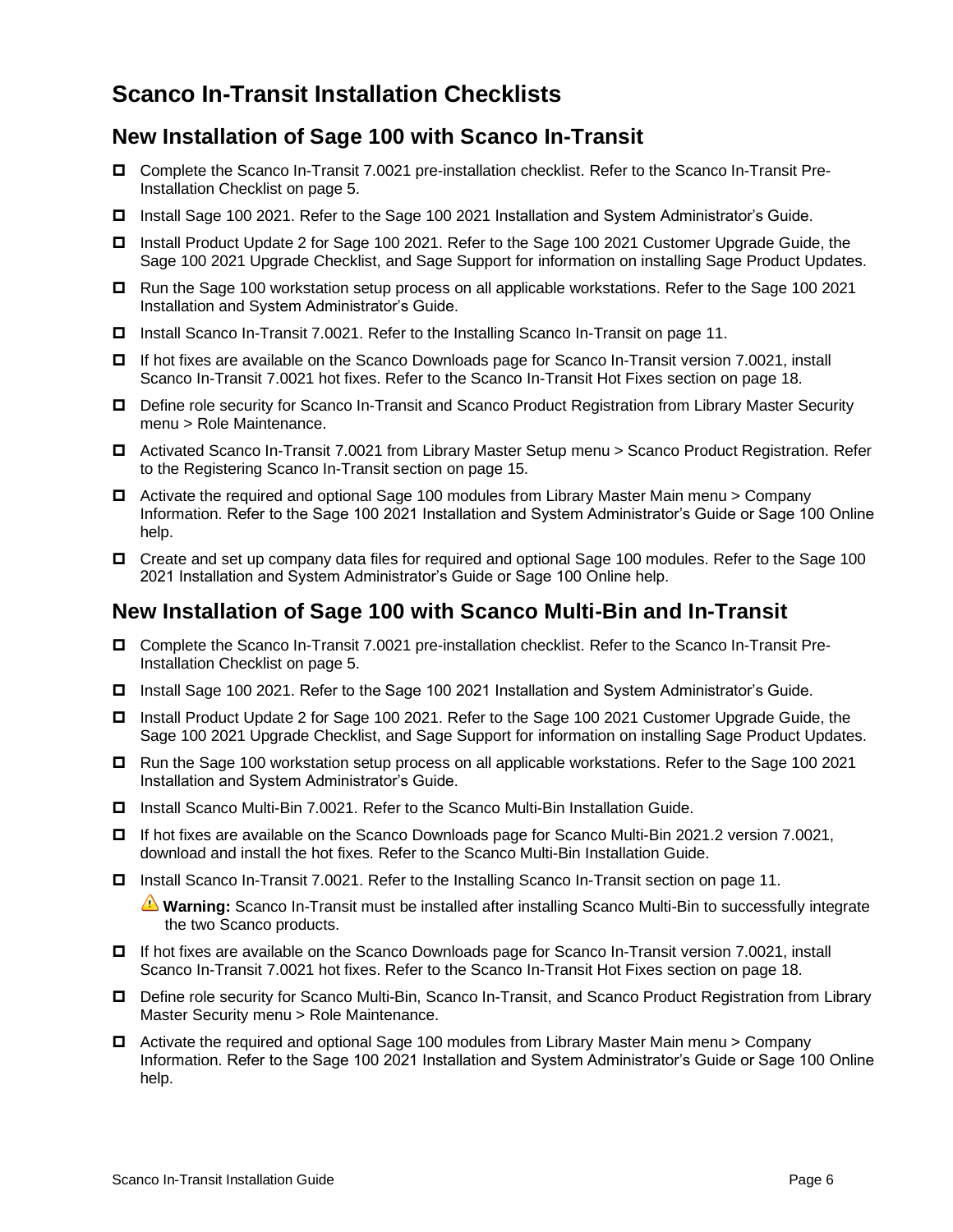- □ Create and set up company data files for required and optional Sage 100 modules that integrate with Scanco Multi-Bin and Scanco In-Transit. Refer to the Sage 100 2021 Installation and System Administrator's Guide or Sage 100 Online help.
- Activate Scanco Multi-Bin and Scanco In-Transit from Library Master Setup menu > Scanco Product Registration. Refer to the [Registering Scanco In-Transit](#page-14-0) section on page [15.](#page-14-0)
- □ Run the Sage data conversion process from Library Master Main menu > Company Maintenance. Refer to the Scanco Multi-Bin Installation Guide.
- Create Multi-Bin Data Files by selecting the Prepare button from Library Master Setup menu > Scanco Product Registration. Refer to the Scanco Multi-Bin Installation Guide.

**Warning**: This step must be completed for all companies including companies where Scanco Multi-Bin is not activated. The Prepare Data process ensure that data dictionaries are properly merged.

□ Set up Sage activated modules and Scanco Multi-Bin.

## <span id="page-6-0"></span>**Upgrading Sage 100 with a New Installation of Scanco In-Transit**

- Complete the Scanco In-Transit 7.0021 pre-installation checklist. Refer to th[e Scanco In-Transit](#page-4-3) Pre-[Installation Checklist](#page-4-3) on page [5.](#page-4-3)
- Create a backup of the MAS90 folder. Creating a backup now will save time to revert to the folder's original state, if needed.
- Conduct a parallel installation of Sage 100 2021 when upgrading Sage 100 from version 2020 or lower. Refer to the Sage 100 2021 Customer Upgrade Guide and the Sage 100 2021 Upgrade Checklist.
- □ Install Sage 100 2021 Product Update 2. Refer to the Sage 100 2021 Customer Upgrade Guide, the Sage 100 2021 Upgrade Checklist, and Sage Support for information on installing Sage Product Updates.
- $\Box$  Run the Sage 100 workstation setup process on all applicable workstations, when applicable. Refer to the Sage 100 2021 Installation and System Administrator's Guide.
- Migrate and convert Sage 100 data to 2021 version 7.00.2.0 when upgrading Sage 100 from a version lower than 2021. Refer to the Sage 100 2021 Installation and System Administrator's Guide.
- □ Install [Scanco In-Transit](#page-10-0) 7.0021. Refer to the Installing Scanco In-Transit section on page [11.](#page-10-0)
- If hot fixes are available on the Scanco Downloads page for Scanco In-Transit version 7.0021, install Scanco In-Transit 7.0021 hot fixes. Refer to the [Scanco In-Transit](#page-17-0) Hot Fixes section on page [18.](#page-17-0)
- $\Box$  Back up all company data files before conducting the company conversion process.
- □ Define role security for Scanco In-Transit and Scanco Product Registration from Library Master Security menu > Role Maintenance.
- Activated Scanco In-Transit 7.0021 from Library Master Setup menu > Scanco Product Registration. Refer to the [Registering Scanco In-Transit](#page-14-0) section on pag[e 15.](#page-14-0)
- $\Box$  Run the data conversion process from Library Master Main menu > Company Information.
- □ Activate the required and optional Sage 100 modules, if not already activated from Library Master Main menu > Company Information. Refer to the Sage 100 2021 Installation and System Administrator's Guide or Sage 100 Online help.
- Create and set up company data files for required and optional Sage 100 modules. Refer to the Sage 100 2021 Installation and System Administrator's Guide or Sage 100 Online help.
- Access the Custom Office Utilities menu and run the update customized panels by selecting Custom Office Utilities menu > Update Customized Panels to Current Level. Review the placement of all user-defined fields. Refer to the Sage 100 2021 Customer Upgrade Guide and the Sage 100 2021 Upgrade Checklist.
- $\Box$  Reset all grids.
- □ Review migrated data in all Sage 100 modules and companies.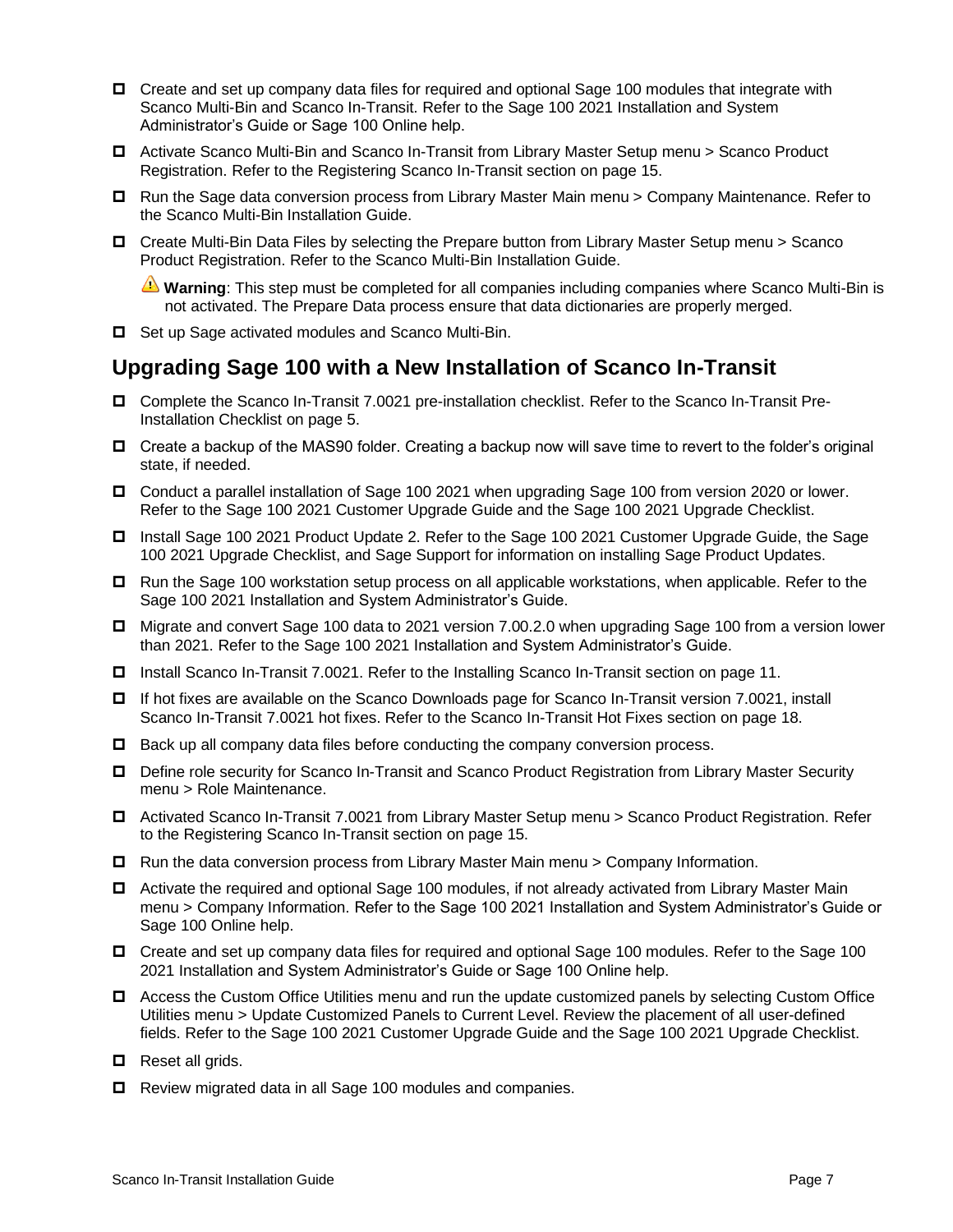# <span id="page-7-0"></span>**Upgrading Sage 100 and Scanco In-Transit**

- Complete the Scanco In-Transit 7.0021 pre-installation checklist. Refer to th[e Scanco In-Transit](#page-4-3) Pre-[Installation Checklist](#page-4-3) on page [5.](#page-4-3)
- □ Create a backup of the MAS90 folder. Creating a backup now will save time to revert to the folder's original state, if needed.
- Conduct a parallel installation of Sage 100 2021 when upgrading from version 2019 or 2020. Refer to the Sage 100 2021 Customer Upgrade Guide and the Sage 100 2021 Upgrade Checklist.
- Install Sage 100 2021 Product Update 2. Refer to the Sage 100 2021 Customer Upgrade Guide, the Sage 100 2021 Upgrade Checklist, and Sage Support for information on installing Sage Product Updates.
- □ Run the Sage 100 workstation setup process on all applicable workstations. Refer to the Sage 100 2021 Installation and System Administrator's Guide.
- □ Install [Scanco In-Transit](#page-10-0) 7.0021. Refer to the Installing Scanco In-Transit section on page [11.](#page-10-0)
- Migrate data following the Sage 100 parallel migration process. Refer to the Sage 100 2021 Customer Upgrade Guide and the Sage 100 2021 Upgrade Checklist.
- Reinstall Scanco In-Transit 7.0021. Refer to the Installing [Scanco In-Transit](#page-10-0) section on page [11.](#page-10-0)
- If hot fixes are available on the Scanco Downloads page for Scanco In-Transit version 7.0021, install Scanco In-Transit 7.0021 hot fixes. Refer to the [Scanco In-Transit](#page-17-0) Hot Fixes section on page [18.](#page-17-0)
- $\Box$  Back up all company data files before proceeding to the company conversion process.
- Review role security for Scanco In-Transit and Scanco Product Registration from Library Master Security menu > Role Maintenance.
- Activated Scanco In-Transit 7.0021 from Library Master Setup menu > Scanco Product Registration. Refer to the [Registering Scanco In-Transit](#page-14-0) section on pag[e 15.](#page-14-0)
- $\Box$  Run the data conversion process from Library Master Main menu > Company Information.
- □ If not previously conducted during the company conversion process from Company Information, access the Custom Office Utilities menu and run the update customized panels by selecting Custom Office Utilities menu > Update Customized Panels to Current Level. Review the placement of all user-defined fields. Refer to the Sage 100 2021 Customer Upgrade Guide and the Sage 100 2021 Upgrade Checklist.
- $\Box$  Reset all grids.
- Review migrated data in all Sage 100 modules.

## <span id="page-7-1"></span>**Upgrading Sage 100, Scanco Multi-Bin, and Scanco In-Transit**

- Complete the Scanco In-Transit 7.0021 pre-installation checklist. Refer to th[e Scanco In-Transit](#page-4-3) Pre-[Installation Checklist](#page-4-3) on page [5.](#page-4-3)
- □ Create a backup of the MAS90 folder. Creating a backup now will save time to revert to the folder's original state, if needed.
- Conduct a parallel installation of Sage 100 2021 when upgrading from version 2019 or 2020. Refer to the Sage 100 2021 Customer Upgrade Guide and the Sage 100 2021 Upgrade Checklist.
- □ Install Sage 100 2021 Product Update 2. Refer to the Sage 100 2021 Customer Upgrade Guide, the Sage 100 2021 Upgrade Checklist, and Sage Support for information on installing Sage Product Updates.
- Run the Sage 100 workstation setup process on all applicable workstations. Refer to the Sage 100 2021 Installation and System Administrator's Guide.
- Install Scanco Multi-Bin 2021.2 version 7.0021.
- □ Install [Scanco In-Transit](#page-10-0) 7.0021. Refer to the Installing Scanco In-Transit section on page [11.](#page-10-0)
- Migrate data following the Sage 100 parallel migration process. Refer to the Sage 100 2021 Customer Upgrade Guide and the Sage 100 2021 Upgrade Checklist.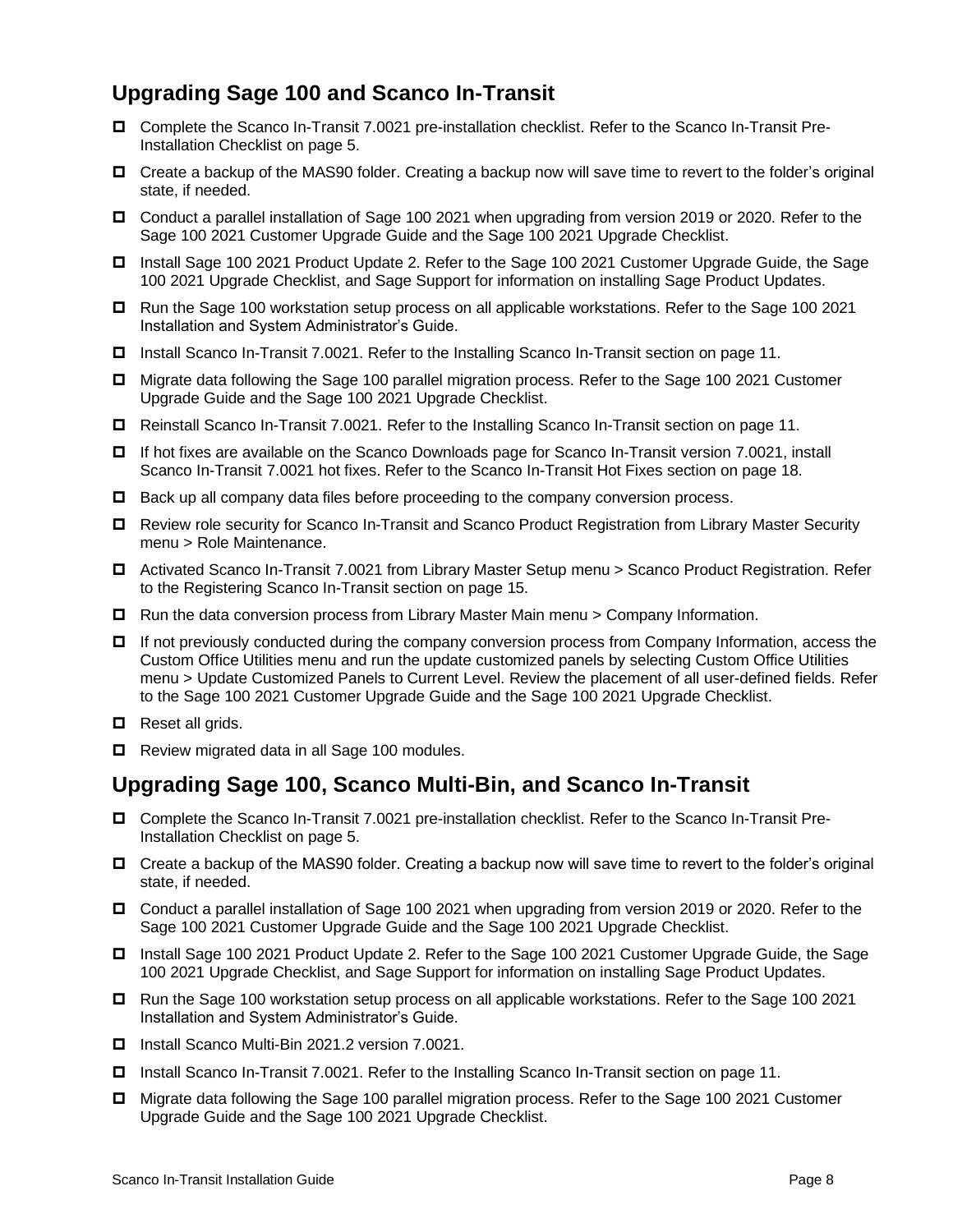- Reinstall Scanco Multi-Bin 2021.2 version 7.0021.
- If hot fixes are available on the Scanco Multi-Bin Downloads page for Scanco Multi-Bin 2021.2 version 7.0021, download and install the hot fixes. Refer the Scanco Multi-Bin Installation Guide.
- Reinstall Scanco In-Transit 7.0021. Refer to the Installing [Scanco In-Transit](#page-10-0) section on page [11.](#page-10-0)
- If hot fixes are available on the Scanco Downloads page for Scanco In-Transit version 7.0021, install Scanco In-Transit 7.0021 hot fixes. Refer to the [Scanco In-Transit](#page-17-0) Hot Fixes section on page [18.](#page-17-0)
- $\Box$  Back up all company data files before proceeding to the company conversion process.
- Review role security for Scanco Multi-Bin, Scanco In-Transit, and Scanco Product Registration from Library Master Security menu > Role Maintenance.
- Activated Scanco Multi-Bin 7.0021 and Scanco In-Transit 7.0021 from Library Master Setup menu > Scanco Product Registration. Refer to the [Registering Scanco In-Transit](#page-14-0) section on page [15.](#page-14-0)
- □ Run the Sage data conversion process from Library Master Main menu > Company Maintenance. Refer to the Scanco Multi-Bin Installation Guide.
- Prepare Scanco Multi-Bin data files by selecting the Prepare button from Library Master Setup menu > Scanco Product Registration. Refer to the Scanco Multi-Bin Installation Guide.

**Warning**: This step must be completed for all companies including companies where Scanco Multi-Bin is not activated. The Prepare Data process ensure that data dictionaries are properly merged.

- When migrating Scanco Multi-Bin from 2018 or lower, review the Scanco Multi-Bin Conversion Audit Report and run Scanco Multi-Bin Purge Old Data process. Refer to the Scanco Multi-Bin Installation Guide.
	- **Warning**: Scanco Multi-Bin data files were restructured starting in version 2019. The Scanco Multi-Bin Conversion creates and populates the new 140\_MB data files and fields. The Old Data Purge completely removes the old 404 data files and fields. Any Scanco Multi-Bin Custom Crystal Reports referencing 404 data files and fields must be manually updated by a Sage Partner or internal Crystal Reports specialist. A conversion utility to automate this process is not currently available. Refer to the Scanco Multi-Bin Installation Guide.
- $\Box$  If not previously conducted during the company conversion process from Company Information, access the Custom Office Utilities menu and run the update customized panels by selecting Custom Office Utilities menu > Update Customized Panels to Current Level. Review the placement of all user-defined fields. Refer to the Sage 100 2021 Customer Upgrade Guide and the Sage 100 2021 Upgrade Checklist.
- $\Box$  Reset all grids.
- Review and confirm migrated data in all Sage 100, Scanco Multi-Bin, and Scanco In-Transit modules.

# <span id="page-8-0"></span>**Upgrading Sage 100 and Scanco Multi-Bin with a New Install of Scanco In-Transit**

- Create a backup of the MAS90 folder. Creating a backup now will save time to revert to the folder's original state, if needed.
- Conduct a parallel installation of Sage 100 2021 when upgrading from version 2019 or 2020. Refer to the Sage 100 2021 Customer Upgrade Guide and the Sage 100 2021 Upgrade Checklist.
- □ Install Sage 100 2021 Product Update 2. Refer to the Sage 100 2021 Customer Upgrade Guide, the Sage 100 2021 Upgrade Checklist, and Sage Support for information on installing Sage Product Updates.
- Run the Sage 100 workstation setup process on all applicable workstations. Refer to the Sage 100 2021 Installation and System Administrator's Guide.
- Install Scanco Multi-Bin 2021.2 version 7.0021. Refer to the Scanco Multi-Bin Installation Guide.
- Migrate Sage 100 data to Sage 100 2021 through the Sage Data Migration Utility. Refer to the Sage 100 2021 Installation and System Administrator's Guide.
- Conduct the process for upgrading Scanco Multi-Bin. Refer to the Scanco Multi-Bin Installation Guide.
- Reinstall Scanco Multi-Bin 2021.2 version 7.0021.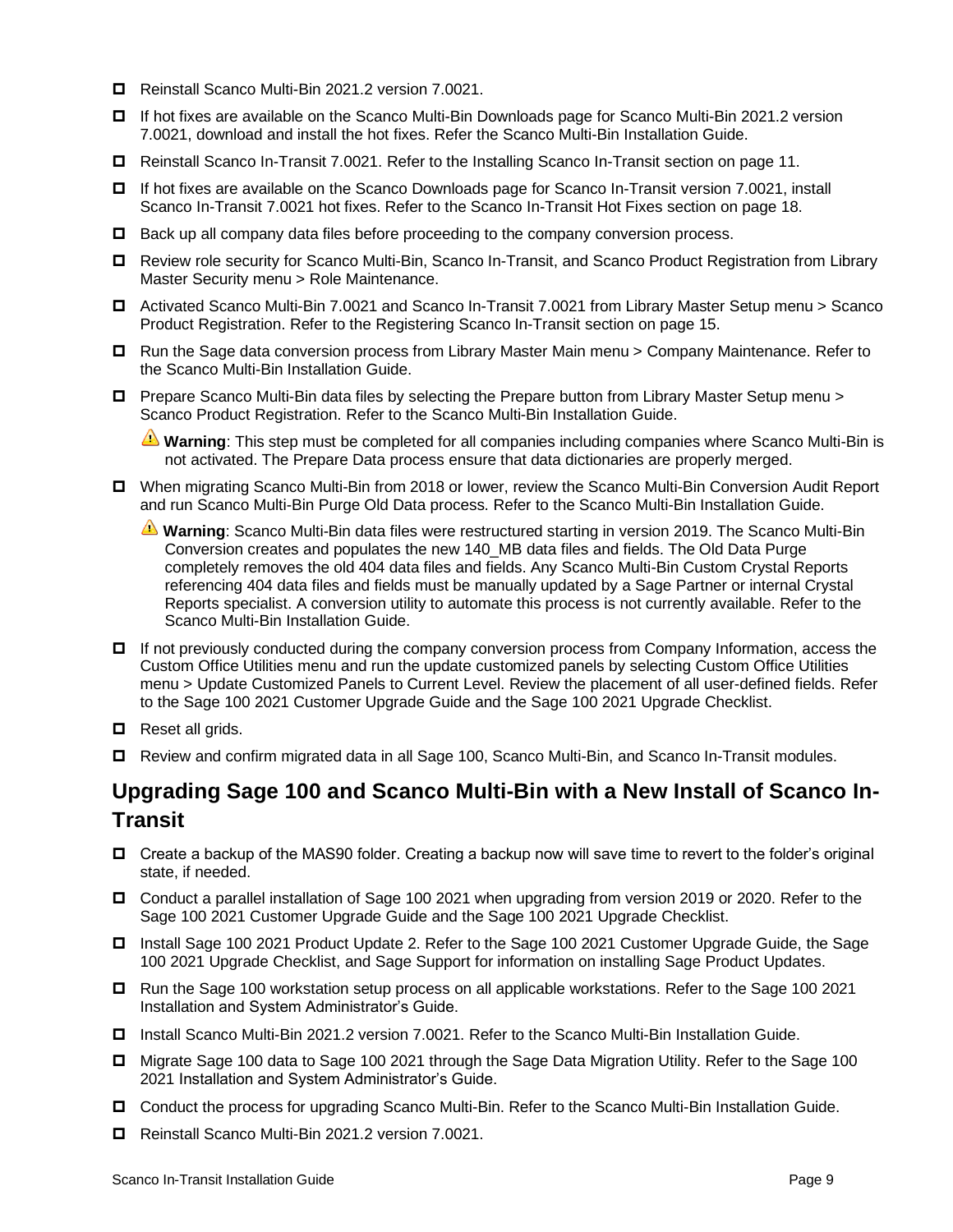- If hot fixes are available on the Scanco Multi-Bin Downloads page for Scanco Multi-Bin 2021.2 version 7.0021, download and install the hot fixes. Refer to the Scanco Multi-Bin Installation Guide.
- $\Box$  After the migration to 2021.2 has been completed and the migrated data has been verified according to the instructions in the Scanco Multi-Bin Installation Guide, Complete the Scanco In-Transit 7.0021 pre-installation checklist.
- □ Create a backup of the MAS90 folder. Creating a backup now will save time to revert to the folder's original state, if needed.
- □ Install [Scanco In-Transit](#page-10-0) 7.0021. Refer to the Installing Scanco In-Transit section on page [11.](#page-10-0)
- If hot fixes are available on the Scanco Downloads page for Scanco In-Transit version 7.0021, install Scanco In-Transit 7.0021 hot fixes. Refer to the [Scanco In-Transit](#page-17-0) Hot Fixes section on page [18.](#page-17-0)
- □ Define role security for Scanco In-Transit and Scanco Product Registration from Library Master Security menu > Role Maintenance.
- Activated Scanco In-Transit 7.0021 from Library Master Setup menu > Scanco Product Registration. Refer to the [Registering Scanco In-Transit](#page-14-0) section on pag[e 15.](#page-14-0)
- Prepare Scanco Multi-Bin data files by selecting the Prepare button from Library Master Setup menu > Scanco Product Registration. Refer to the Scanco Multi-Bin Installation Guide.

**Warning**: This step must be completed for all companies including companies where Scanco Multi-Bin is not activated. The Prepare Data process ensure that data dictionaries are properly merged.

- When migrating Scanco Multi-Bin from 2018 or lower, review the Scanco Multi-Bin Conversion Audit Report and run Scanco Multi-Bin Purge Old Data process. Refer to the Scanco Multi-Bin Installation Guide.
	- **Warning**: Scanco Multi-Bin data files were restructured starting in version 2019. The Scanco Multi-Bin Conversion creates and populates the new 140\_MB data files and fields. The Old Data Purge completely removes the old 404 data files and fields. Any Scanco Multi-Bin Custom Crystal Reports referencing 404 data files and fields must be manually updated by a Sage Partner or internal Crystal Reports specialist. A conversion utility to automate this process is not currently available. Refer to the Scanco Multi-Bin Installation Guide.
- □ If not previously conducted, activate the required and optional Sage 100 modules from Library Master Main menu > Company Information. Refer to the Sage 100 2021 Installation and System Administrator's Guide or Sage 100 Online help.
- If not previously conducted, create and set up company data files for required and optional Sage 100 modules. Refer to the Sage 100 2021 Installation and System Administrator's Guide or Sage 100 Online help.
- Review and confirm migrated data in all Sage 100 modules and Scanco Multi-Bin.
- $\Box$  Set up Scanco In-Transit settings in Item Maintenance.

# <span id="page-9-0"></span>**Upgrading Sage 100 and Scanco In-Transit with a New Install of Scanco Multi-Bin**

Complete the Scanco In-Transit 7.0021 pre-installation checklist. Refer to on page [5.](#page-4-3)

- □ Create a backup of the MAS90 folder. Creating a backup now will save time to revert to the folder's original state, if needed.
- Conduct the upgrade process for Sage 100 and Scanco In-Transit. Refer to the [Upgrading Sage 100 and](#page-7-0) [Scanco In-Transit](#page-7-0) section on page [11.](#page-10-1)
- □ After Sage 100 and Scanco In-Transit are successfully upgraded, install Scanco Multi-Bin 2021.2 version 7.0021. Follow the New Installation of Sage 100 with Scanco Multi-Bin checklist found in the Scanco Multi-Bin Installation Guide.
- After installing Scanco Multi-Bin, reinstall Scanco In-Transit.
	- **Warning:** Scanco In-Transit must be reinstalled after adding Scanco Multi-Bin when Scanco In-Transit existed in Sage 100 prior to the upgrade.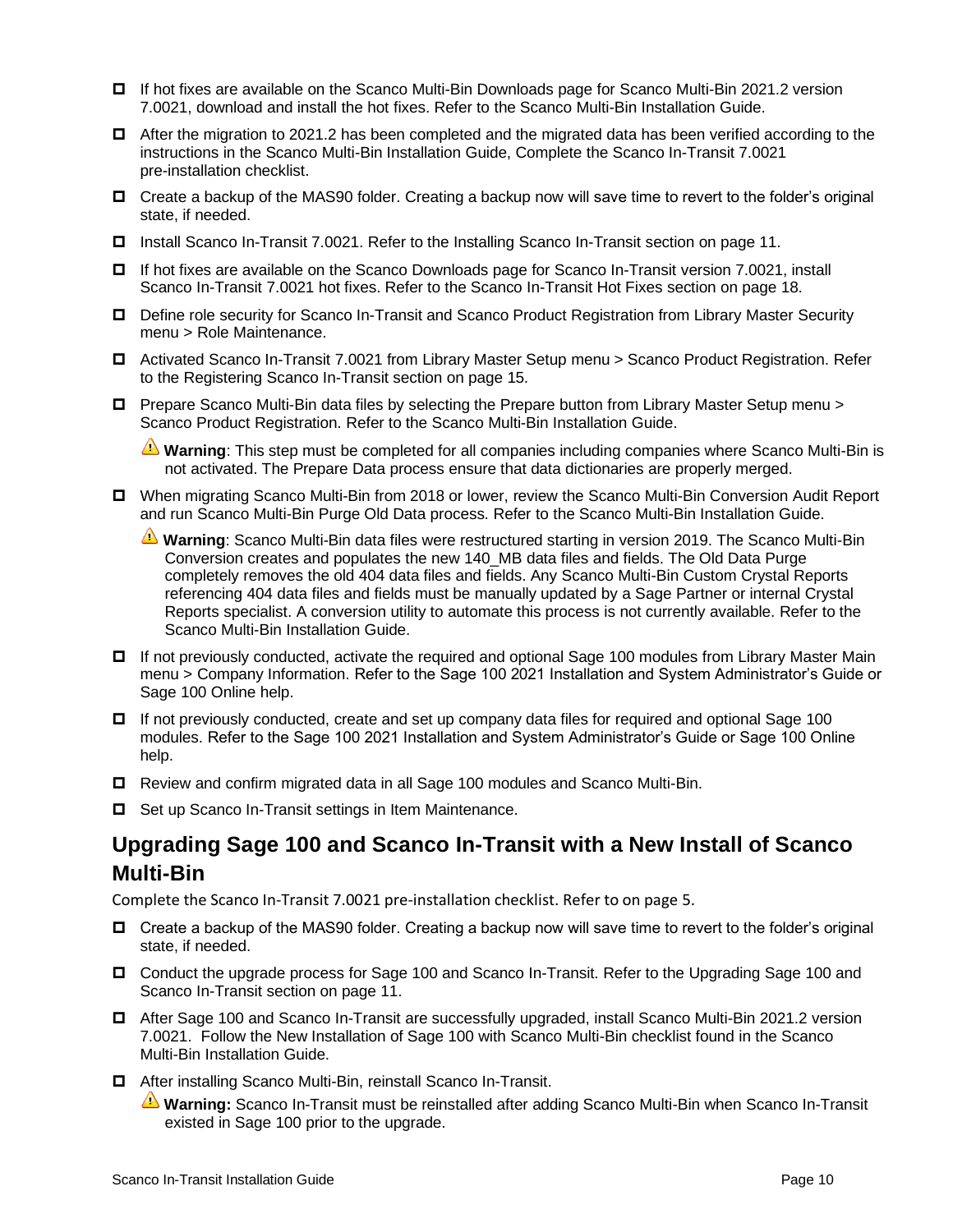- If hot fixes are available on the Scanco Downloads page for Scanco In-Transit version 7.0021, install Scanco In-Transit 7.0021 hot fixes. Refer to the [Scanco In-Transit](#page-17-0) Hot Fixes section on page [18.](#page-17-0)
- □ Define role security for Scanco In-Transit and review existing role security settings from Library Master Security menu > Role Maintenance.
- Activated Scanco Multi-Bin and Scanco In-Transit 7.0021 from Library Master Setup menu > Scanco Product Registration. Refer to the [Registering Scanco In-Transit](#page-14-0) section on page [15.](#page-14-0)
- □ If not previously conducted, activate the required and optional Sage 100 modules from Library Master Main menu > Company Information. Refer to the Sage 100 2021 Installation and System Administrator's Guide or Sage 100 Online help.
- $\Box$  If not previously conducted, create, and set up company data files for required and optional Sage 100 modules. Refer to the Sage 100 2021 Installation and System Administrator's Guide or Sage 100 Online help.
- Prepare Scanco Multi-Bin data files by selecting the Prepare button from Library Master Setup menu > Scanco Product Registration. Refer to the Scanco Multi-Bin Installation Guide.

**Warning**: This step must be completed for all companies including companies where Scanco Multi-Bin is not activated. The Prepare Data process ensure that data dictionaries are properly merged.

- Review and confirm migrated data in all Sage 100 modules and Scanco In-Transit.
- □ Set up Scanco Multi-Bin.

# <span id="page-10-0"></span>**Installing Scanco In-Transit**

Conduct the following steps after Sage 100 2021 with Product Update 2 is installed successfully.

## <span id="page-10-1"></span>**How to Install Scanco In-Transit**

- 1. Download the InTransit\_70021.exe file from the Scanco Downloads page at [https://scanco.com/scanco](https://scanco.com/scanco-downloads/)[downloads](https://scanco.com/scanco-downloads/)
- 2. Right click on the Scanco In-Transit executable file.
- 3. Select Run as administrator.



- 4. Select the Next button from the Scanco In-Transit Welcome window.
- 5. Review the Scanco In-Transit License Agreement.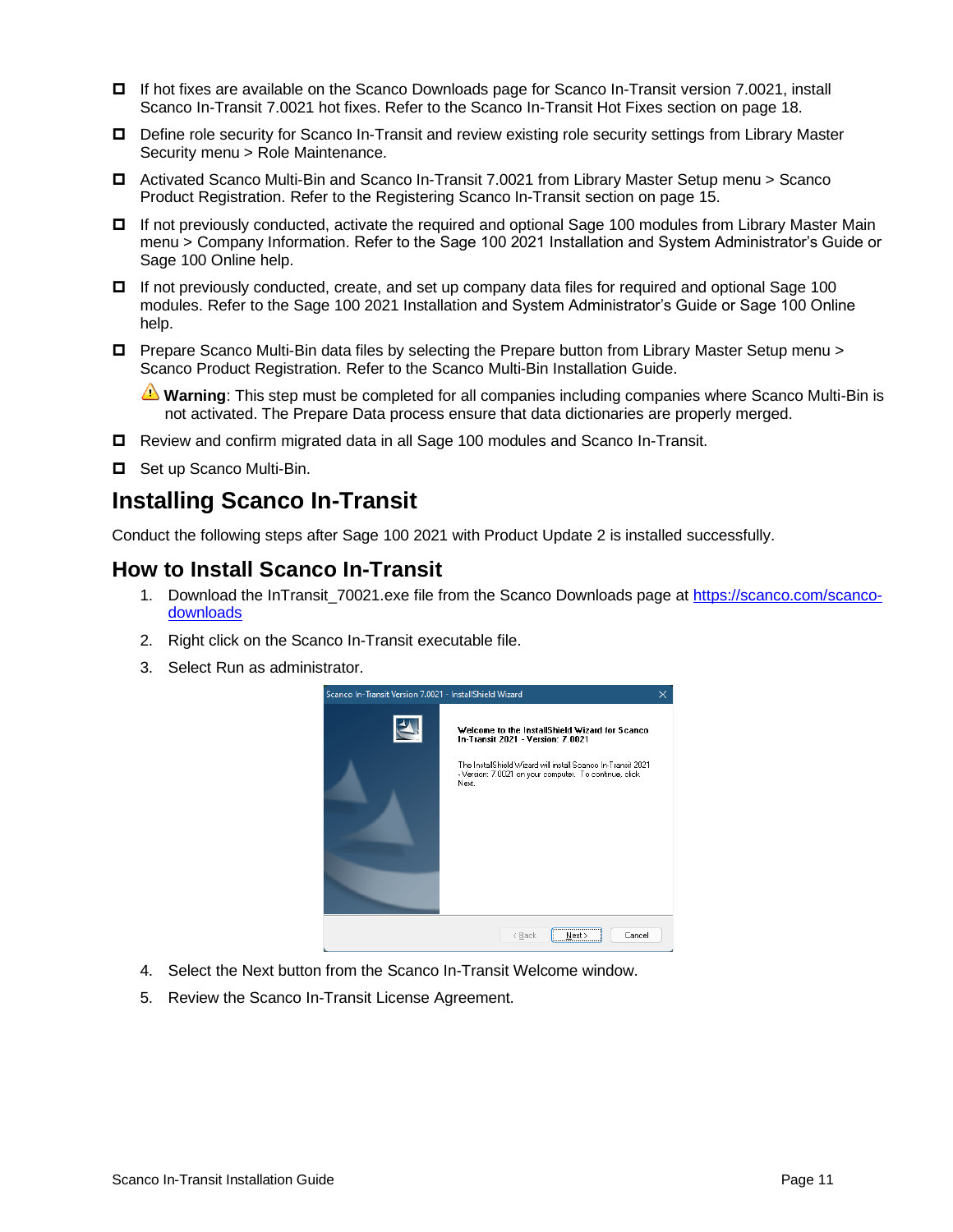

- 6. Select the Yes button to agree to the Scanco In-Transit License Agreement and to continue with the Scanco In-Transit installation process.
- 7. Select the Scanco In-Transit check boxes to install Scanco In-Transit. Both check boxes must be selected to successfully install Scanco In-Transit.

| Scanco In-Transit Version 7.0021 - InstallShield Wizard                                        |            |                  |
|------------------------------------------------------------------------------------------------|------------|------------------|
| <b>Select Features</b><br>Select the features setup will install.                              |            |                  |
| Select the features you want to install, and deselect the features you do not want to install. |            |                  |
| Scanco InTransit for Sage 100                                                                  |            | 0 K              |
| Destination Folder                                                                             |            |                  |
| D:\Sage\mas90.700\mas90                                                                        |            | Browse           |
| Space Required on D:                                                                           | 0K         |                  |
| Space Available on D:<br>InstallShield                                                         | 342133340K | Disk Space       |
|                                                                                                | < Back     | Cancel<br>Next > |

8. Accept the default location of Sage 100 or select the Browse button to specify the location of Sage 100. The Choose Folder window displays after the Browse button is selected.

| <b>Choose Folder</b>                   | ×      |
|----------------------------------------|--------|
| Please select the installation folder. |        |
| Path:                                  |        |
| D:\Sage\mas90.700\mas90                |        |
| Directories:                           |        |
| mas90<br>$\check{ }$                   |        |
| <b>ACM</b>                             |        |
| AP                                     |        |
| <b>AR</b>                              |        |
| ВC                                     |        |
| ΒI                                     |        |
| BIExplorer<br>$\mathcal{E}$            |        |
| <b>BM</b>                              |        |
|                                        |        |
| OK                                     | Cancel |

Specify the location of Sage 100 in the Path field. Select the OK button to return to the Select Features window.

9. Select the Next button from the Select Features window. The installed version of Sage 100 Standard, Sage 100 Advanced or Sage 100 Premium is validated. A warning message or the Install Scanco In-Transit window displays.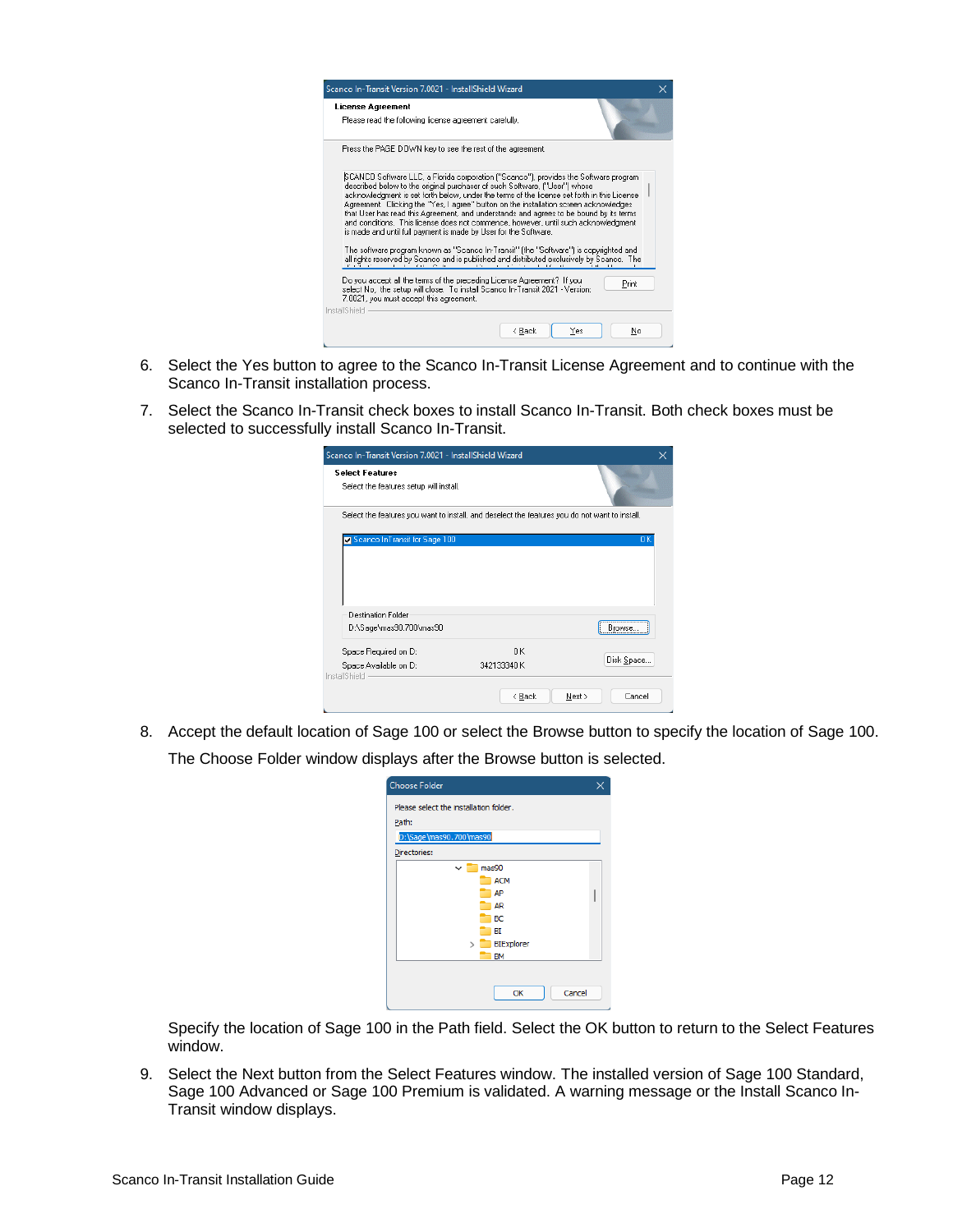**Warning**: Scanco In-Transit must be installed to the same location where Sage 100 Standard, Sage 100 Advanced or Sage 100 Premium is installed. When an invalid directory location is entered in the Destination Folder field found on the Select Features window, the following message displays.



Select the OK button and modify the location where Sage 100 Standard, Sage 100 Advanced or Sage 100 Premium is installed.

**Warning**: When Sage 100 is installed but is not version 7.00.2.0, the following message displays.



Select OK and cancel the Scanco In-Transit installation process. Select the Cancel button from the Select Features window. The following message displays.

| <b>Exit Setup</b> |                                            |  |
|-------------------|--------------------------------------------|--|
|                   | Are you sure you want to cancel the setup? |  |
|                   | <b>Yes</b>                                 |  |

Select Yes in the message. Select the Finish button from the InstallShield Wizard Complete window to cancel the Scanco In-Transit installation process.

| Scanco In-Transit Version 7.0021 - InstallShield Wizard |                                                                                                                                                                                                                                                                                                       |
|---------------------------------------------------------|-------------------------------------------------------------------------------------------------------------------------------------------------------------------------------------------------------------------------------------------------------------------------------------------------------|
|                                                         | InstallShield Wizard Complete<br>The wizard was interrupted before Scanco In-Transit 2021 -<br>Version: 7.0021 could be completely installed.<br>Your system has not been modified. To install this program at a<br>later time, please run the setup again.<br>Click Finish to exit the Setup wizard. |
|                                                         | ----------------------------<br>< Back<br>Cancel<br>Finish                                                                                                                                                                                                                                            |

**Warning**: When the Sage 100 2021 Product Update 2 has not been installed at the specified Sage 100 Standard, Sage 100 Advanced or Sage 100 Premium location, the following message displays

| Scanco In-Transit Version 7.0021 - InstallShield Wizard                                      |  |
|----------------------------------------------------------------------------------------------|--|
| The Product Update level is below the required level.<br>Product Update level 2 is required. |  |
|                                                                                              |  |

Select the OK button and then Cancel the Scanco In-Transit installation process. Install Product Update 2 and then install Scanco In-Transit.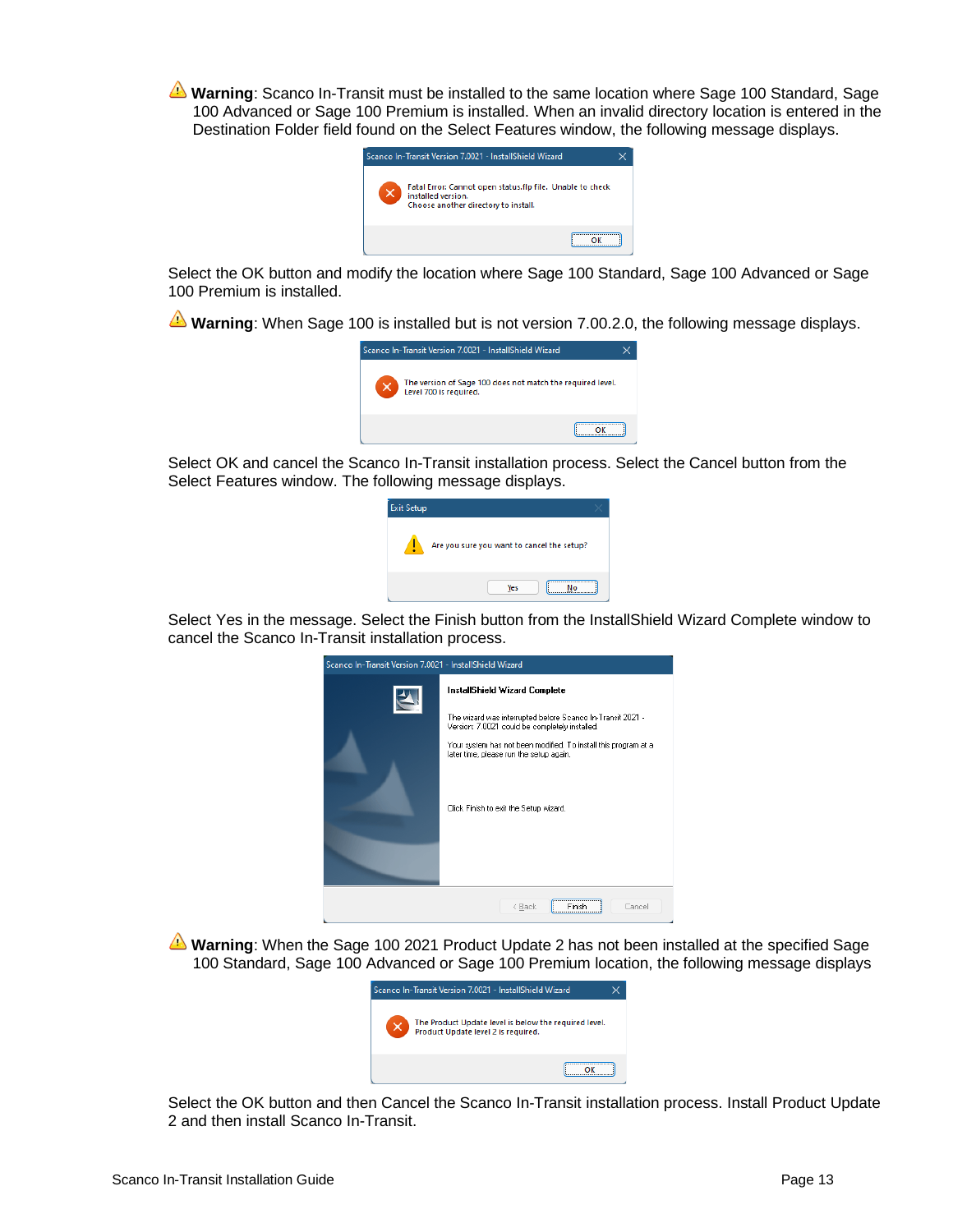**Warning**: Scanco In-Transit may not be installed in the same location where Sage Operations Management is installed. The following message displays when the selected location contains Sage Operations Management.



Select the OK button and then Cancel from the Select Features window.

**Warning**: Scanco In-Transit may not be installed in the same location where Sage Production Management is installed. The following message displays when the selected location contains Sage Production Management.

| Scanco In-Transit Version 7.0021 - InstallShield Wizard                                                                                    |  |
|--------------------------------------------------------------------------------------------------------------------------------------------|--|
| Scanco InTransit base is being installed in an installation that<br>contains Production Management.<br>Please select a different location. |  |
|                                                                                                                                            |  |

Select the OK button and then Cancel from the Select Features window.

10. Select the Install button from the following window to install Scanco In-Transit.

| Scanco In-Transit Version 7.0021 - InstallShield Wizard                                                            |        |
|--------------------------------------------------------------------------------------------------------------------|--------|
| Ready to install Scanco In-Transit 2021 - Version: 7.0021                                                          |        |
| Click Install to begin the installation.                                                                           |        |
| If you want to review or change any of your installation settings, click Back. Click Cancel to exit<br>the wizard. |        |
|                                                                                                                    |        |
|                                                                                                                    |        |
|                                                                                                                    |        |
|                                                                                                                    |        |
|                                                                                                                    |        |
|                                                                                                                    |        |
| InstallShield                                                                                                      |        |
| ----------------------------<br>< <u>B</u> ack<br>Instal                                                           | Cancel |

- 11. Select the Back button to return to the Select Features window. Select the Cancel button, select Yes in the message *Are you sure you want to cancel the setup?* and the Finish button from the InstallShield Wizard Complete window to cancel the Scanco In-Transit installation process.
- 12. Select the Finish button from the InstallShield Wizard Complete window to complete the Scanco In-Transit installation process.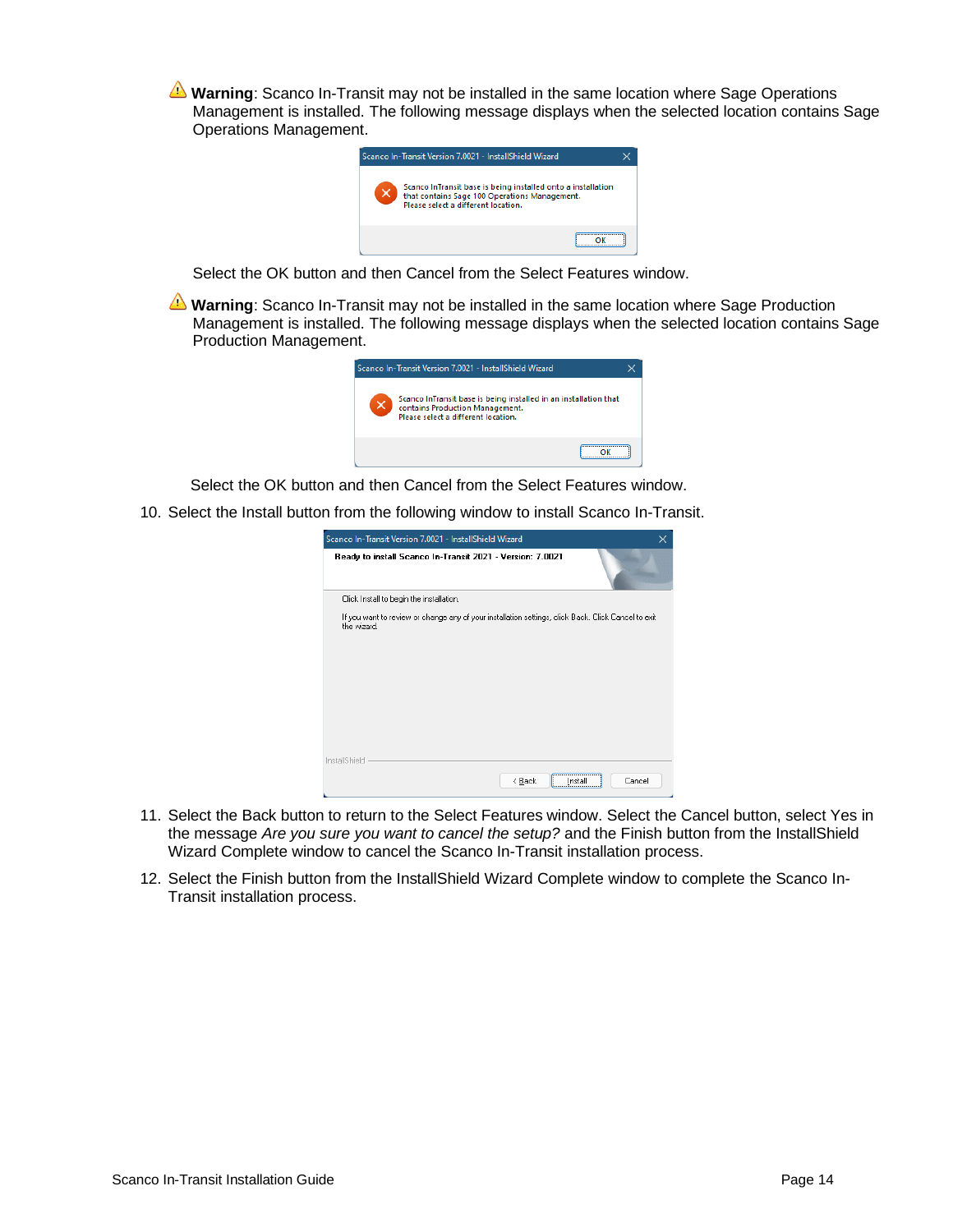

# <span id="page-14-0"></span>**Registering Scanco In-Transit**

A new registration file must be requested and activated

- 1. For a new installation of Scanco In-Transit,
- 2. When a new module is purchased, such as Scanco Multi-Bin,
- 3. When the Sage 100 user count changes,
- 4. When migrating from a lower year version, for example 2018 version 6.00.3.0 to 2021.2 version 7.00.2.0, or
- 5. When the subscription plan has expired or modified.

A new registration file is not required for service releases or product updates when a registration file was previously activated at the current year version. For example, a new registration file is not required when moving from version 7.00.0.0.0 to 7.00.2.0.0.

# <span id="page-14-1"></span>**How to Obtain Scanco In-Transit Registration**

1. Access the Scanco Downloads page at [https://scanco.com/scanco-downloads/.](https://scanco.com/scanco-downloads/)



- 2. Scroll down and click on Registration File Request.
- 3. Enter the required information in the Scanco Registration form. Fields noted with an asterisk (\*) are required.
- 4. Select the Scanco In-Transit check box. Select the check boxes for Scanco Multi-Bin when Scanco Multi-Bin have been purchased in addition to Scanco In-Transit.
- 5. Select the Submit button.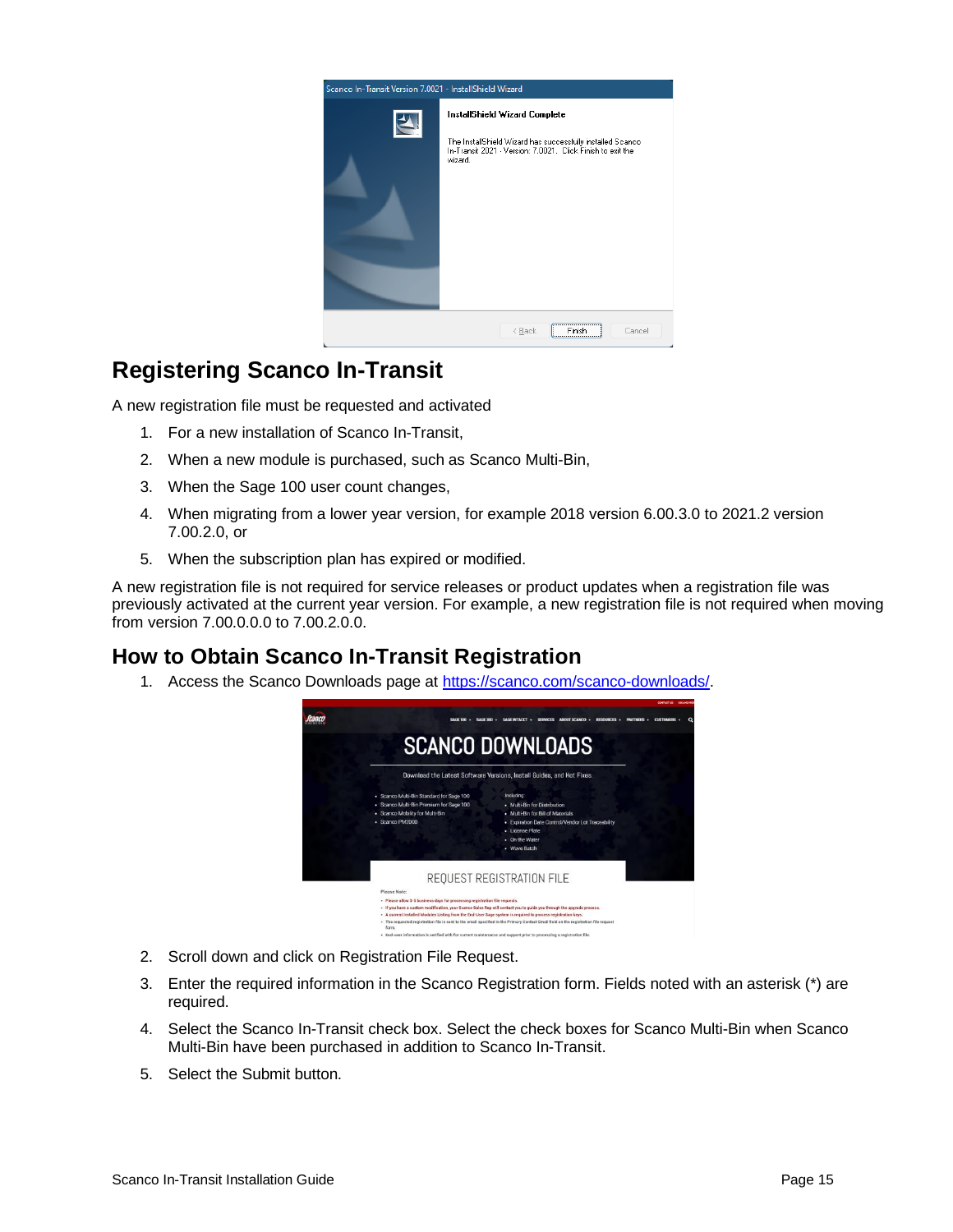**Note:** Please allow 1-3 business days for processing Scanco registration requests. The Scanco U registration file is sent to the email specified in the Primary Contact Email field on the Registration File Request form.

# <span id="page-15-0"></span>**How to Register Scanco In-Transit**

1. When a license registration file is received via email, place the registration text file at …\MAS90\\_Scanco in the location where Sage 100 is installed.

**Note:** Submit registration request information before downloading from the Scanco In-Transit installer from the Scanco Downloads page and installing Scanco In-Transit.

2. Access Library Master Setup menu > Scanco Product Registration.

| S Scanco Product Management     |                     |                                              |                 |                       |                | п        | $\times$ |
|---------------------------------|---------------------|----------------------------------------------|-----------------|-----------------------|----------------|----------|----------|
| <b>Registered Customer Name</b> |                     | Scanco Software                              |                 |                       |                |          |          |
| Serial Number                   |                     | 1501928                                      |                 |                       | Sage Version   | 7.00.2.0 |          |
| <b>Product Code</b>             | <b>Description</b>  |                                              |                 | <b>Status</b>         | Version        |          |          |
| <b>VWHSE</b>                    |                     | In-Transit Virtual Whse                      |                 |                       |                |          |          |
| <b>MB</b>                       |                     | Scanco Whse Momt System Base bld: 10/29/2021 |                 |                       | 7 0021         |          |          |
| <b>MB-AINVTY</b>                |                     | Multi-bin Inventory Distribution             |                 |                       |                |          |          |
| <b>MB-APKPUT</b>                |                     | Directed Picking and Putaway                 |                 |                       |                |          |          |
| MB-BATCH                        |                     | Select by Fill Rate and Wave Batch           |                 |                       |                |          |          |
| MB-BM                           |                     | Multi-bin Inventory Bill of Matls            |                 |                       |                |          |          |
| <b>MB-CATCH</b>                 | <b>Catch Weight</b> |                                              |                 |                       |                |          |          |
| MB-EXP                          |                     | <b>Expire Date Lot Serial Traceability</b>   |                 |                       |                |          |          |
| <b>MB-EXPSTND</b>               |                     | <b>Standard Costs Exp Lot Serial</b>         |                 |                       |                |          |          |
| Mode                            | Not Activated       |                                              |                 |                       |                |          |          |
| User Licenses                   |                     |                                              |                 |                       |                |          |          |
| Date Installed                  | 3/18/2022           |                                              |                 |                       |                |          |          |
| Date Licensed                   |                     |                                              | <b>Upgrades</b> |                       |                |          |          |
| Date Expires                    |                     |                                              | Prepare Data    | <b>Convert Report</b> | Old Data Purge |          |          |
| Activate                        | Uninstall           |                                              |                 |                       |                | Close    |          |
|                                 |                     |                                              |                 |                       |                |          |          |

- 3. Verify the correct Sage 100 Serial number and User Licenses displays.
- 4. Select the Activate button.
- 5. Select OK in the following message.



6. Verify Activated displays in the Status field for the VWHSE product code record.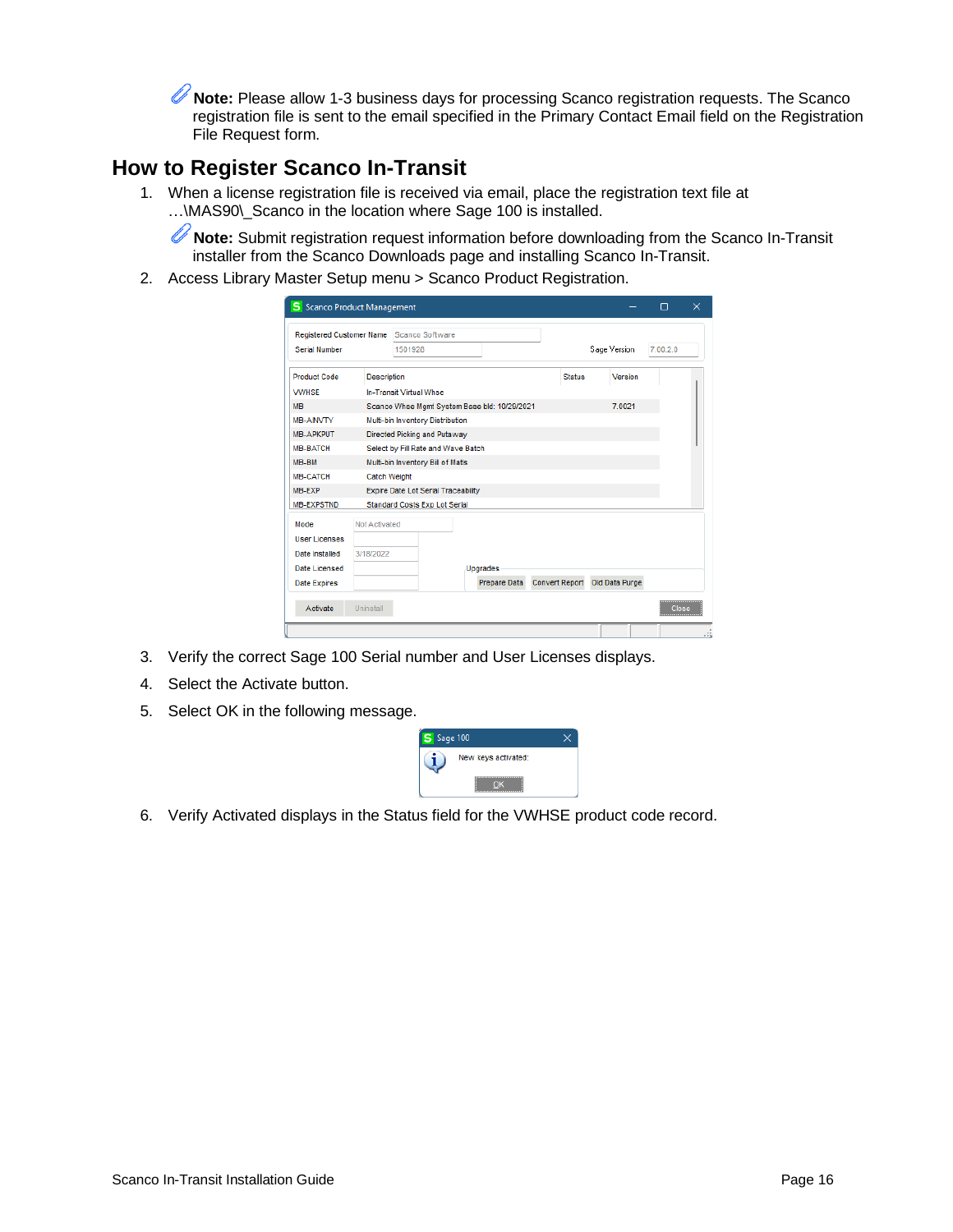| Registered Customer Name Scanco Software |                     |                                              |                     |                       |               |                |          |  |
|------------------------------------------|---------------------|----------------------------------------------|---------------------|-----------------------|---------------|----------------|----------|--|
| Serial Number                            |                     | 1501928                                      |                     |                       |               | Sage Version   | 7.00 2.0 |  |
| <b>Product Code</b>                      | <b>Description</b>  |                                              |                     |                       | <b>Status</b> | Version        |          |  |
| <b>VWHSE</b>                             |                     | In-Transit Virtual Whse                      |                     |                       | Activated     |                |          |  |
| <b>MB</b>                                |                     | Scanco Whse Mgmt System Base bld: 10/29/2021 |                     |                       | Activated     | 7.0021         |          |  |
| <b>MB-AINVTY</b>                         |                     | Multi-bin Inventory Distribution             |                     |                       | Activated     |                |          |  |
| <b>MB-APKPUT</b>                         |                     | <b>Directed Picking and Putaway</b>          |                     |                       | Activated     |                |          |  |
| <b>MB-BATCH</b>                          |                     | Select by Fill Rate and Wave Batch           |                     |                       | Activated     |                |          |  |
| MB-BM                                    |                     | Multi-bin Inventory Bill of Matls            |                     |                       | Activated     |                |          |  |
| <b>MB-CATCH</b>                          | <b>Catch Weight</b> |                                              |                     |                       |               |                |          |  |
| MB-EXP                                   |                     | <b>Expire Date Lot Serial Traceability</b>   |                     |                       |               |                |          |  |
| <b>MB-EXPSTND</b>                        |                     | <b>Standard Costs Exp Lot Serial</b>         |                     |                       |               |                |          |  |
| Mode                                     | Licensed            |                                              |                     |                       |               |                |          |  |
| <b>User Licenses</b>                     | 20                  |                                              |                     |                       |               |                |          |  |
| Date Installed                           | 3/18/2022           |                                              |                     |                       |               |                |          |  |
| <b>Date Licensed</b>                     | 3/18/2022           |                                              | <b>Upgrades</b>     |                       |               |                |          |  |
| <b>Date Expires</b>                      |                     |                                              | <b>Prepare Data</b> | <b>Convert Report</b> |               | Old Data Purge |          |  |

7. Select the Close button.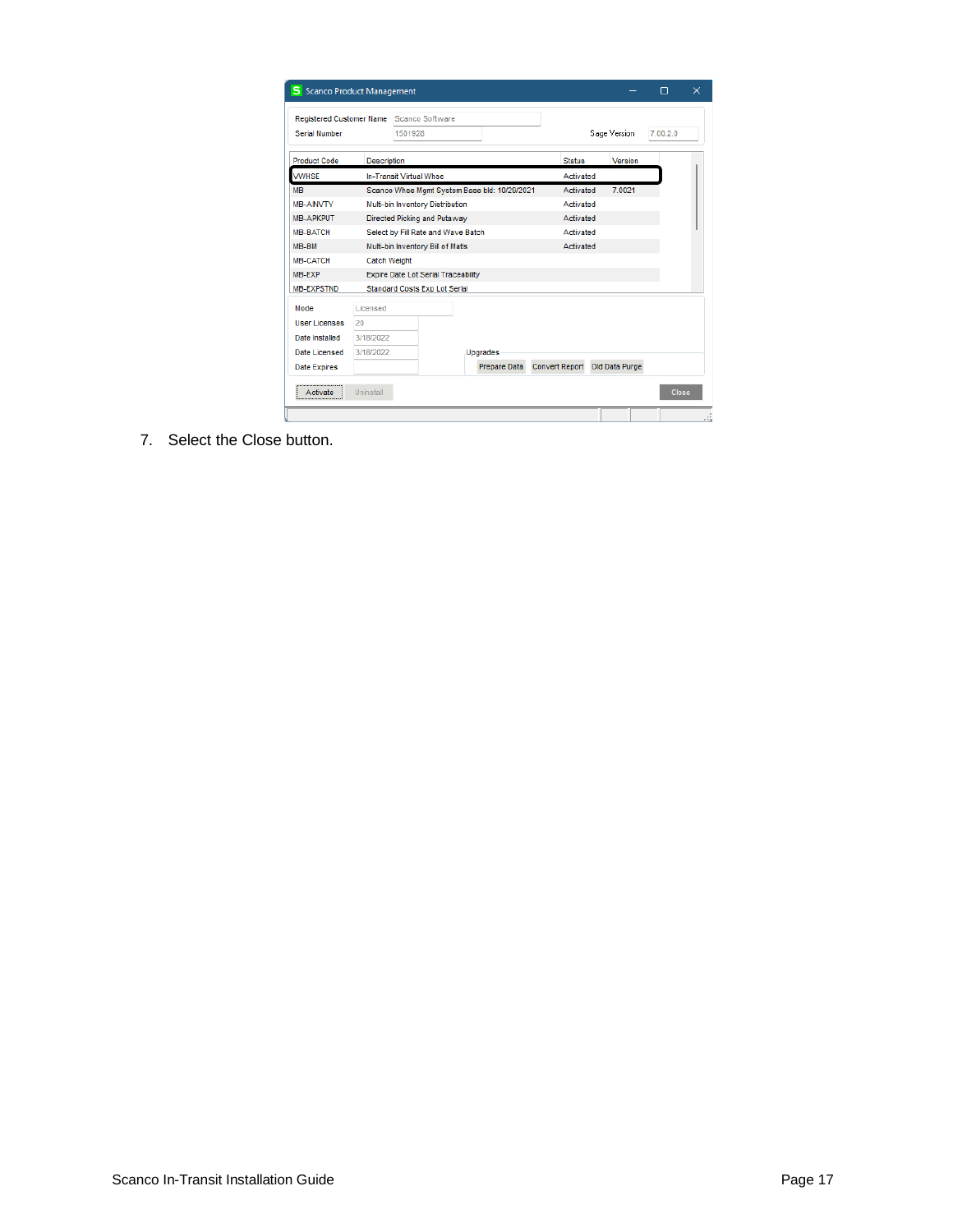# <span id="page-17-0"></span>**Scanco In-Transit Hot Fixes**

Occasionally hot fixes are required to be installed after installing Scanco In-Transit. Access Scanco In-Transit hot fixes from the Scanco Downloads page [https://scanco.com/scanco-downloads/.](https://scanco.com/scanco-downloads/)

# <span id="page-17-1"></span>**How to Install Scanco In-Transit Hot Fixes**

- 1. Access the Scanco Downloads page<http://info.scanco.com/scanco-downloads>
- 2. Click on the Scanco In-Transit menu option.
- 3. Click on Hot Fixes from the Scanco In-Transit menu.
- 4. Review the available hot fixes for Scanco In-Transit for the currently installed version.

**Warning**: Hot fixes are version and module specific. Only install hot fixes for the Scanco In-Transit installed version.

- 5. Click on a hot fix link to be directed to the download file.
- 6. Click on the Download button.
- 7. Specify the location to download the hot fix.
- 8. Extract the hot fix file to the MAS90 directory where Sage 100 and Scanco In-Transit are installed.

**Warning**: If the hot fix zip file is extracted to a location other than the MAS90 directory, the hot fix programs must be copied to the file location specified in the hot fix zip file.

- 9. Select to replace the files in the destination if the hot file was extracted to the MAS90 directory where Sage 100 and Scanco In-Transit are installed. The hot fix program is now located in the correct directory in the Sage 100 and Scanco In-Transit installation.
- 10. Review the document(s) included in the hot fix download file. Descriptions and instructions are included in this documentation.

## <span id="page-17-2"></span>**Scanco In-Transit Developer Code Change**

Starting with the Scanco In-Transit 7.0021 release, the developer code has been changed from 404 (ACS Group) to 140 (Scanco). When upgrading from 2018 or lower, a thorough review of all data is strongly advised before processing in Scanco In-Transit 7.0021.

**Warning**: Any custom Crystal Reports referencing 404 data files and fields must be manually updated by a Sage Partner or internal Crystal Reports specialist. A conversion utility to automate this process is not available from Scanco In-Transit 7.0021.

## <span id="page-17-3"></span>**Update Custom Panels to Current Level**

Once Scanco In-Transit has been installed, it is prudent to merge existing screen customizations with the screen modifications that Scanco In-Transit provides. Sage provides the Custom Office Update Custom Panels to Current Level utility to accomplish this task.

#### <span id="page-17-4"></span>**To merge custom panels:**

- 1. Navigate to Custom Office > Utilities > Update Custom Panels to Current Level
- 2. While specific Module, Task, Company, and User selections can be made, it is advised to run this utility for **all** options.